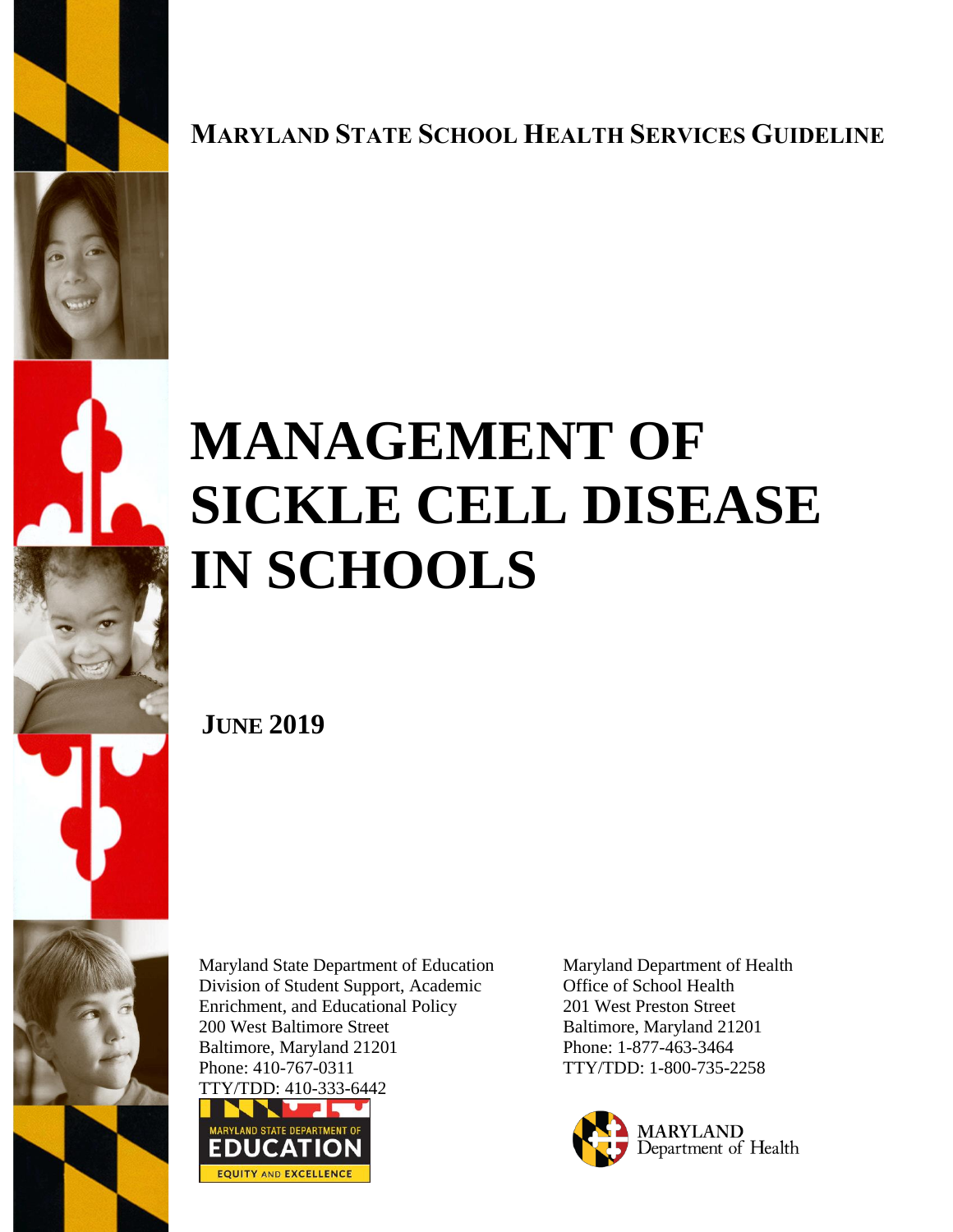## **TABLE OF CONTENTS**

| MARYLAND SCHOOL HEALTH SERVICES PRACTICE ISSUES COMMITTEE (2019)  i |  |
|---------------------------------------------------------------------|--|
| SCHOOL HEALTH SERVICES MANAGEMENT OF SICKLE CELL DISEASE (SCD) IN   |  |
| SCHOOLS GUIDELINE EXTERNAL CONTRIBUTORS AND REVIEWERS  ii           |  |
|                                                                     |  |
|                                                                     |  |
|                                                                     |  |
|                                                                     |  |
|                                                                     |  |
|                                                                     |  |
|                                                                     |  |
|                                                                     |  |
|                                                                     |  |
|                                                                     |  |
|                                                                     |  |
|                                                                     |  |
|                                                                     |  |
|                                                                     |  |
|                                                                     |  |
|                                                                     |  |
|                                                                     |  |
|                                                                     |  |
|                                                                     |  |
|                                                                     |  |
|                                                                     |  |
|                                                                     |  |
|                                                                     |  |
|                                                                     |  |
| INDIVIDUALIZED EDUCATION PROGRAM (IEP), SECTION 504 PLAN AND OTHER  |  |
|                                                                     |  |
|                                                                     |  |
|                                                                     |  |
|                                                                     |  |
|                                                                     |  |
|                                                                     |  |
|                                                                     |  |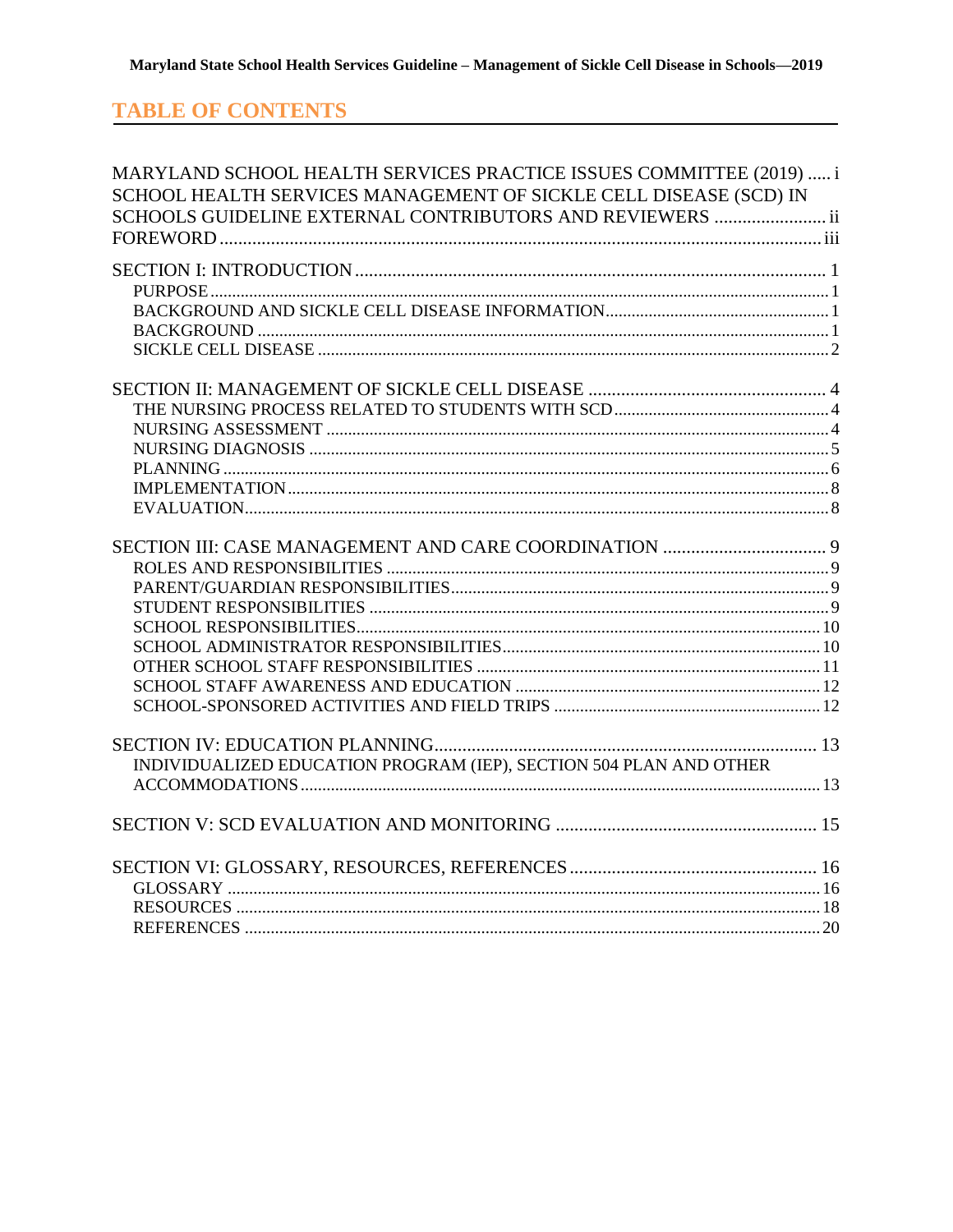# <span id="page-2-0"></span>**MARYLAND SCHOOL HEALTH SERVICES PRACTICE ISSUES COMMITTEE (2019)**

Isha Alston, MSN, RN Deputy Director School Health and Support Anne Arundel County Department of Health

Christina Backe, MA Health Policy Analyst Maryland Department of Health

Karen Bates, MS, BSN, RN Nursing Supervisor School Health Policy, Services, and Innovation Prince George's County Public Schools

Karen Siska Creel, MSN, RN Director of Nursing Bureau of School Health and Support Anne Arundel County Department of Health

Cheryl Duncan De Pinto, MD, MPH (Committee Chair) **Director** Office of Population Health Improvement Maryland Department of Health

Filipa Gomes, MSN, RN Supervisor of Health Services Carroll County Public Schools

Janice Howells BSN, RN School Health Programs Coordinator Washington County

Christine Knode BSN, RN, NCSN Supervisor of Student Services/School Health Calvert County Public Schools

Nancy Mattucci, MSN, RN Supervisor, Office of Health Services Baltimore County Public Schools

Tammatha Metcalf, MSN, RN, NCSN School Nurse St. Mary's County Public Schools

Alicia Mezu, MSN/Ed, BSN, BSc, RN (Committee Chair) Health Services Specialist/ School Health Team Leader Maryland State Department of Education

Mary Nasuta, MS, BSN, RN, NCSN Nurse Coordinator Harford County Public Schools

Barbara Obst, MSEd, RN, NCSN SHNIC Coordinator Kennedy Krieger Institute

Megan Roesler, MSN, RN, CPN SHNIC Nurse Educator Kennedy Krieger Institute

Michal Thornton, RN, BSN Community Health Nurse Supervisor II School Health Services Coordinator Bureau of School Health Baltimore City Health Department

Kerrie Wagaman, MSN, BSN, RN, NCSN Coordinator of Health Services Howard County Public Schools

Jenifer Waters, MSN, RN Health Services Specialist Frederick County Public Schools

Jennifer Yost, BSN, RN Health Services Coordinator Caroline County Public School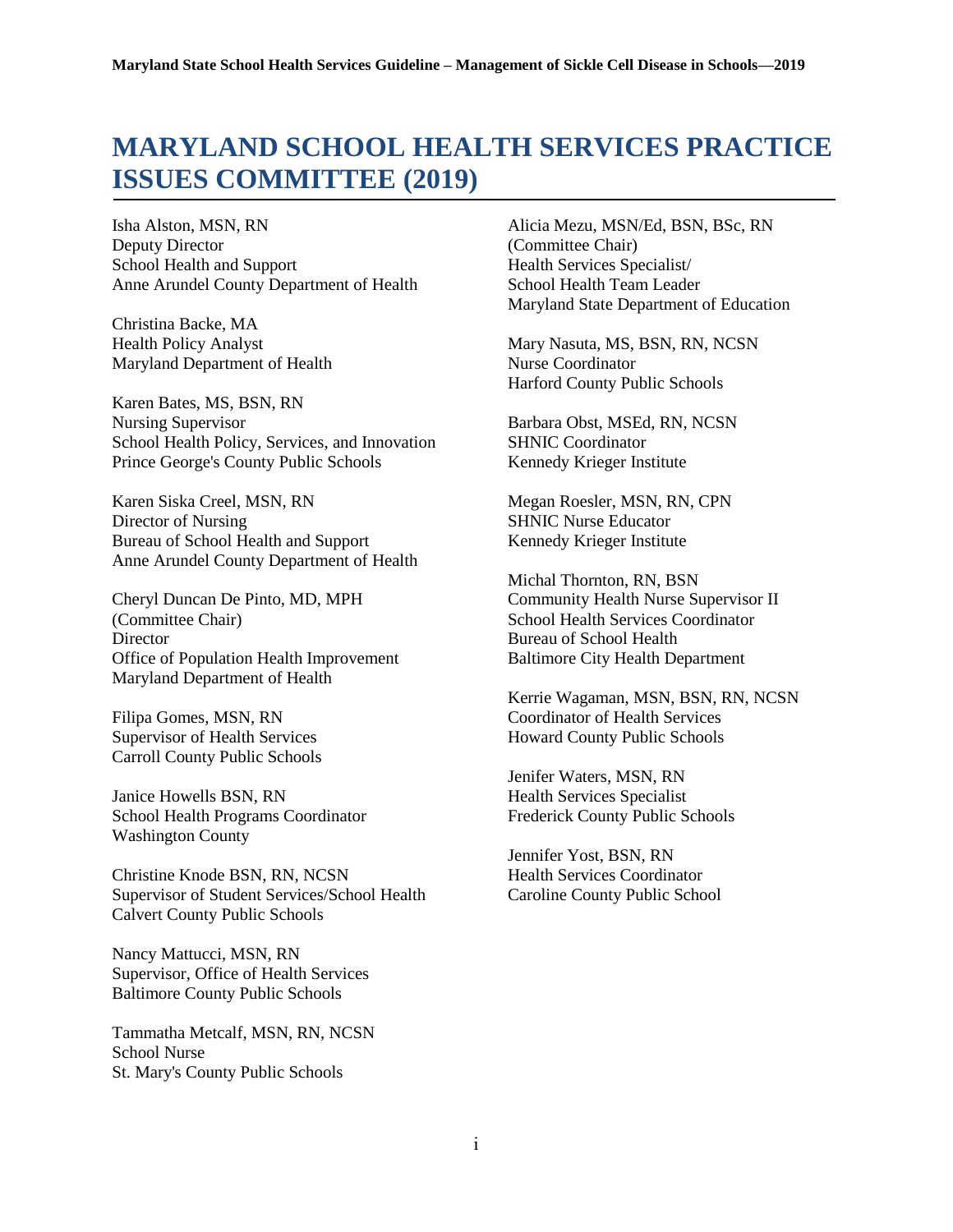# <span id="page-3-0"></span>**SCHOOL HEALTH SERVICES MANAGEMENT OF SICKLE CELL DISEASE IN SCHOOLS GUIDELINE EXTERNAL CONTRIBUTORS AND REVIEWERS (2018-2019)**

Andrew Campbell, MD Jason Fixler, MD Director, Comprehensive Sickle Cell Disease Children's Hospital at Sinai Program Pediatric Hematology Oncology Children's National Health System

Ms. Beverly Francis-Gibson Eboni Lance, MD, PhD President and CEO Kennedy Krieger Institute Sickle Cell Disease Association of America Co-Medical Director

Assistant Professor of Pediatrics Maryland Department of Health

Sickle Cell Neurodevelopment Clinic

Lydia Pecker, MD Ms. Monika Piccardi, RN, BSN, MS Johns Hopkins Children's Center Program Chief, Systems Development Pediatric Hematology **Office of Genetics and People with Special** Health Needs

Mr. Derek Robertson, President Ms. Shanta Robertson, Executive Director Maryland Sickle Cell Disease Association Maryland Sickle Cell Disease Association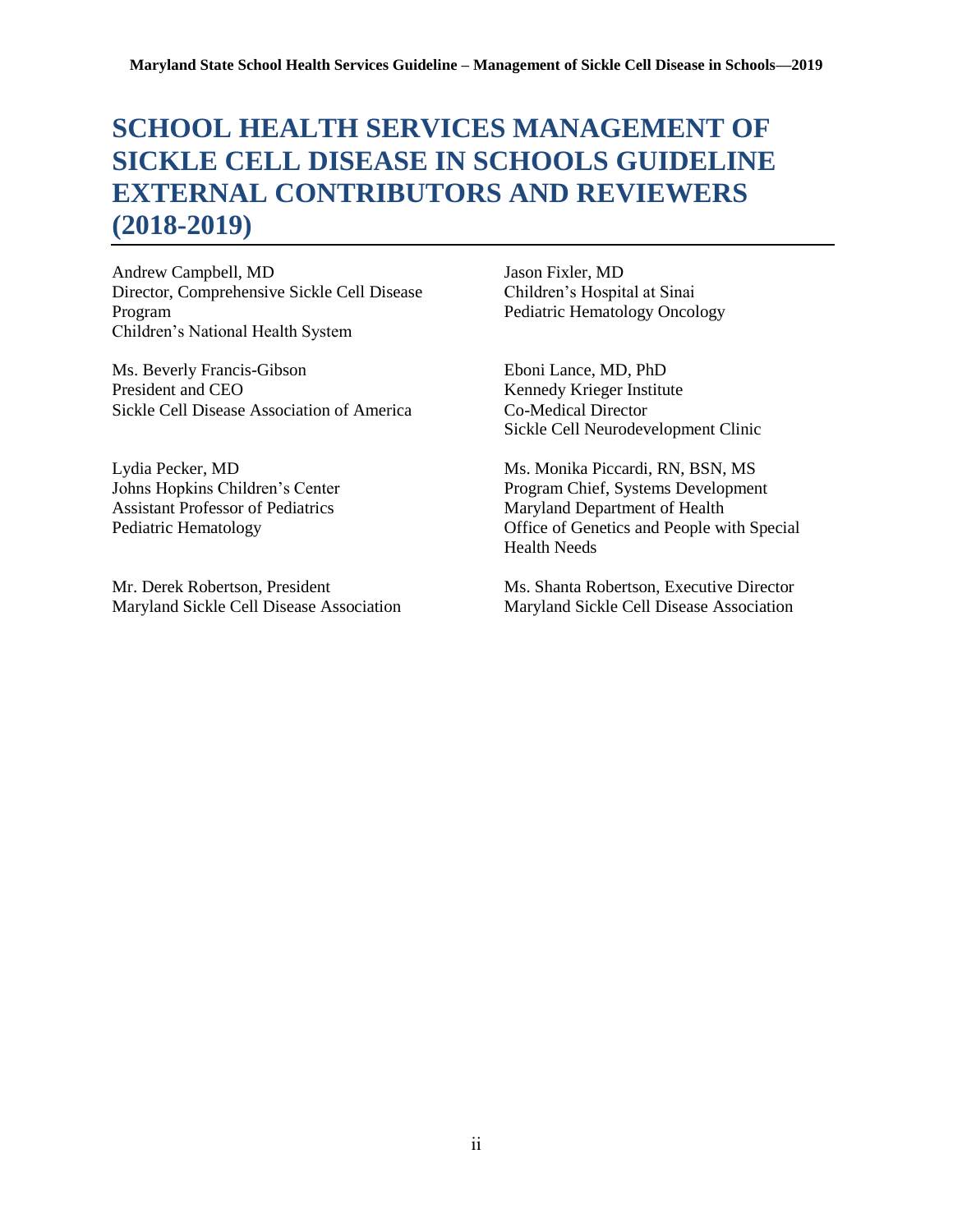## <span id="page-4-0"></span>**FOREWORD**

There is a strong relationship between academic achievement and a child's physical, emotional, and mental health. This link is the foundation for providing school health services as an important component of a school program. School health services provide primary prevention aimed at keeping students in schools through appropriate screenings, early identification of students at risk for physical, emotional and mental health concerns, and case management of students with chronic health concerns.

The Annotated Code of Maryland, Education Article, § 7-401 requires the Maryland State Department of Education (MSDE) and the Maryland Department of Health (MDH) to jointly develop public standards and guidelines for school health programs. The guidelines developed under § 7-401 contain recommendations for minimum standards of care and current best practices for the health service topics addressed. The following *Maryland State School Health Services Guideline – Management of Sickle Cell Disease in Schools* (Guideline) was developed in accordance with that requirement and is based on the expressed needs of the local school health services programs. It is intended that this Guideline will be used by the local school systems in developing local school health services policies and procedures to provide consistent and safe care to the students of Maryland. Specific laws and regulations that direct school nursing practice or other health services are identified in the Guideline.

In 2018, the Maryland General Assembly enacted a new law governing the care of students with sickle cell disease. The law can be found in the Annotated Code of Maryland, Education Article § 7-444. The law requires the MSDE and MDH to establish certain guidelines for public schools, to provide technical assistance on the implementation of the guidelines, and develop a process to monitor implementation of the guidelines. To implement these guidelines, local school health services programs should recognize the role of the school health services coordinator as required under the Annotated Code of Maryland, Education Article,  $\S$  7-401(c)(2)(ii), to "ensure that public schools adhere to local health services guidelines." Local school systems and local health departments should support the role of the school health services coordinator to implement these guidelines and consult with the MSDE and the MDH who will:

- Assist and provide technical assistance to local school health programs to support their efforts to plan for students with special health needs;
- Provide training to all appropriate school staff regarding issues related to students with special health needs including, but not limited to, planning, maintaining a safe environment, and medication administration issues; and
- Monitor the implementation of school health services programs, including, but not limited to, programs and policies related to students and staff with special health needs.

This document was developed with the input and review of the State School Health Services Guidelines Committee and key stakeholders specializing in the health care and treatment of children with sickle cell disease. The document represents nursing practice mandates (laws and regulations) consistent with the Maryland Nurse Practice Act. This guideline does not override any existing state or federal laws. Any questions concerning legal obligations should be addressed to the local school system legal counsel.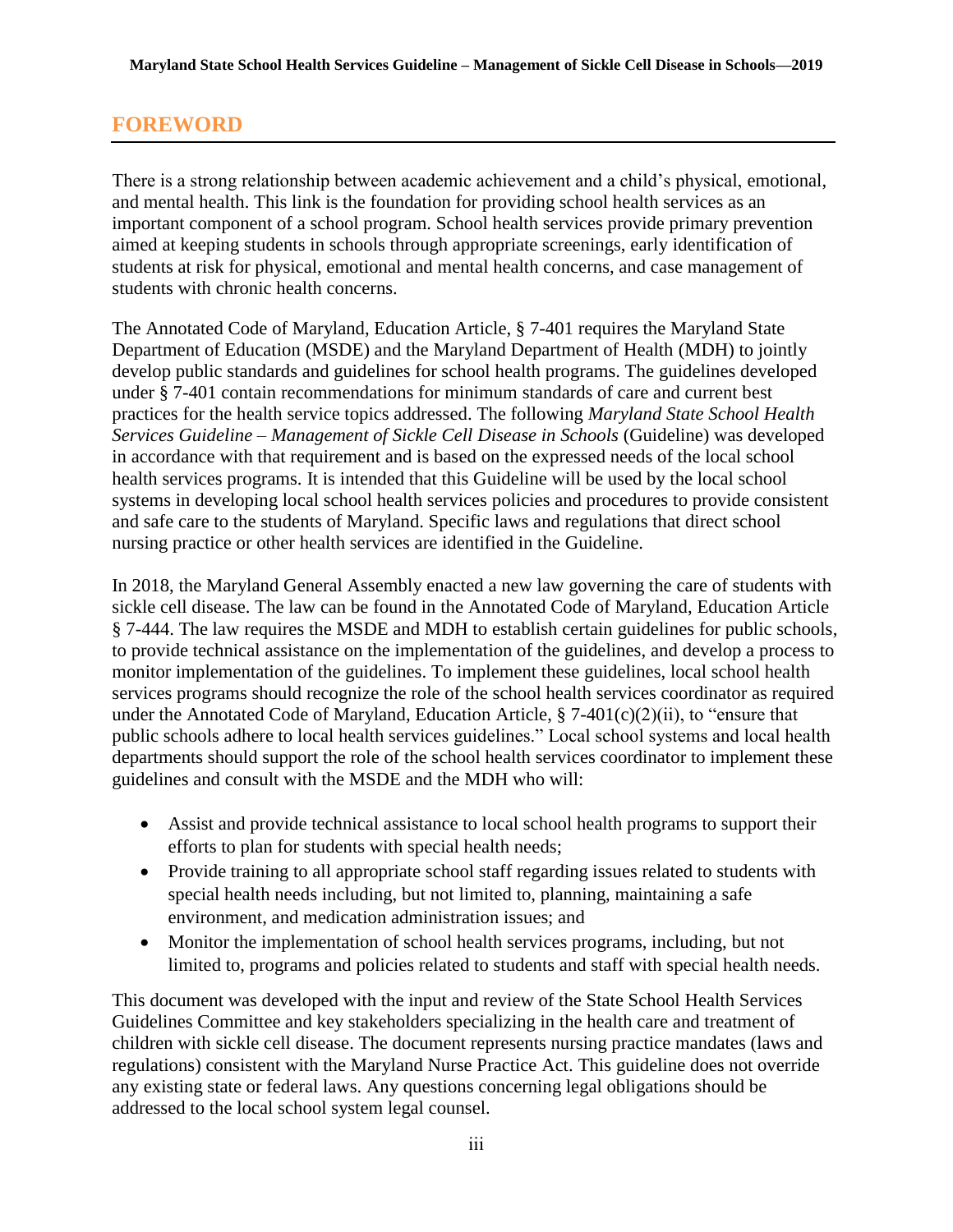# <span id="page-5-0"></span>**SECTION I: INTRODUCTION**

# <span id="page-5-1"></span>**PURPOSE**

The purpose of this guideline is to:

- 1. Provide guidance for school health services programs for the development and implementation of policies and procedures regarding sickle cell disease.
- 2. Provide guidance for school nurses on sickle cell disease regarding education, training, environmental assessments, and controls.
- 3. Define the roles and responsibilities of school health services staff, school administrators, school food service staff, other school staff, parents/guardians, and students in the planning, care, and education of students with sickle cell disease.

# <span id="page-5-2"></span>**BACKGROUND AND SICKLE CELL DISEASE INFORMATION**

## <span id="page-5-3"></span>**BACKGROUND**

All students have the right to equal access to all school activities and school sponsored events. Any student with a chronic condition such as sickle cell disease cannot be denied access to any school activity based on their needs related to the medical condition.  $1,2,3$  Keeping students with sickle cell disease (SCD) safe in school requires procedures for rapid recognition and treatment of symptoms and management of health crises. This requires the development of a SCD individualized health plan (IHP) and emergency care plan (ECP) which may require unlicensed school staff to provide certain SCD care management, when appropriate, in accordance with this Guideline as required by Annotated Code of Maryland, Education Article § 7-444.<sup>4</sup>

When caring for a student with SCD in the school setting, the school nurse is the lead team member in assessing the student's health needs, performing a nursing appraisal/assessment, and developing an individualized healthcare plan (IHP) to meet his/her needs in the school setting based on the nursing assessment and the health care provider orders. The school nurse should refer to the *Maryland State School Health Services Guideline - Nursing Appraisal/Assessment of Students with Special Health Needs* for general guidance on conducting a nursing assessment for students with chronic conditions. Care of the student with SCD is guided by the student's health care provider orders. The school nurse is also responsible for informing and training appropriate school personnel of the special health needs of students with SCD and providing guidance regarding their need for accommodations (e.g., temperature control, hydration, bathroom access, transportation, field trips, and participation in educational activities). Additionally, the school nurse is instrumental in the reinforcement of individualized SCD education and information for the student, family, and school staff.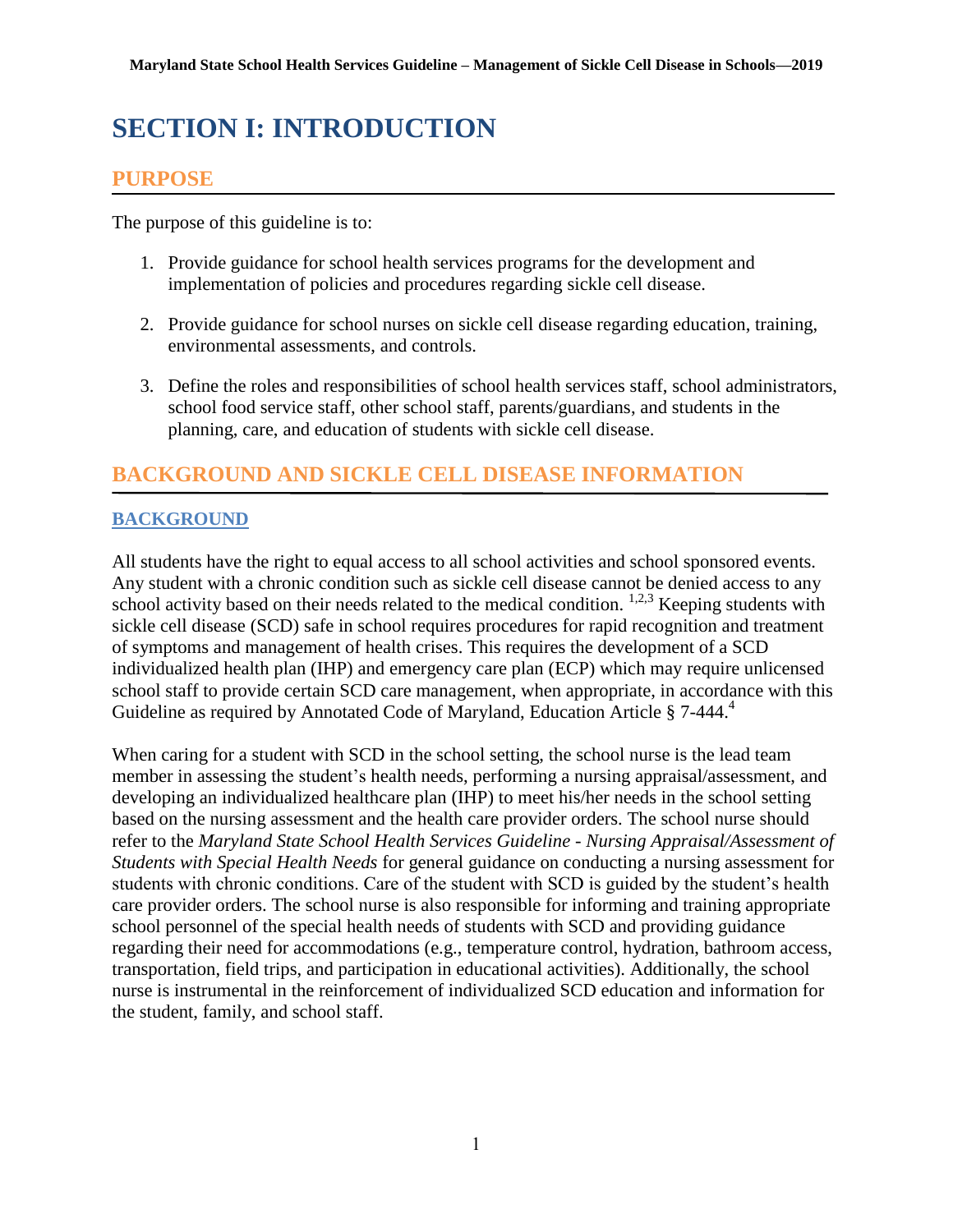#### <span id="page-6-0"></span>**SICKLE CELL DISEASE**

Sickle Cell Disease is a group of inherited red blood cell disorders affecting the protein known as hemoglobin. Hemoglobin functions to move red blood cells through small blood vessels and carry oxygen from the lungs to various organs and tissues in the body. Individuals with SCD produce abnormal hemoglobin called hemoglobin S (HbS) or sickle hemoglobin.<sup>5</sup> The hemoglobin S present in SCD causes red blood cells to become hard, sticky, and have a sickle or banana shape under certain conditions.<sup>6</sup>Blood cells that block blood flow deprive the affected organ or tissue of oxygen causing pain and other serious complications.

There are various types of SCD ranging from mild to severe. Each individual with SCD may have a different clinical presentation. The most common type of SCD is known as HbSS. It is inherited when a child receives two sickle genes ("S"), one from each parent. HbSS is known as the most severe form of SCD and is commonly called sickle cell anemia.<sup>7</sup> HbSC is a form of SCD inherited when a child receives one sickle gene ("S") from one parent and abnormal hemoglobin, known as "C" gene, from the other parent. This is usually a milder form of SCD. HbS beta thalassemia or sickle beta-thalassemia is another type of SCD occurring when a child inherits one sickle cell gene ("S") from one parent and one gene for beta thalassemia, another type of anemia, from the other parent. There are two types of beta thalassemia: Sickle Beta Zero Thalassemia (Sickle  $\beta^0$  Thalassemia) and Sickle Beta Plus Thalassemia (Sickle  $\beta^+$  Thalassemia). Individuals with Sickle  $\beta^0$  Thalassemia generally have a severe form of SCD while individuals with Sickle  $\beta^+$  Thalassemia tend to have a milder form of SCD. There are also a few rare types of SCD known as HbSD, HbSE, and HbSO. Individuals who have these forms of SCD inherit one sickle cell gene ("S") and one gene from an abnormal type of hemoglobin (i.e. "D", "E", or "O"). The severity of these rare types of SCD may vary.

SCD is a lifelong illness. The severity and presentation of signs and symptoms can vary widely from person to person and change over time. The hallmark symptom of the disease is severe acute pain episodes called "vaso-occlusive crisis" (VOC) or "pain episodes." Pain can have a sudden onset, vary in intensity from mild to severe, and last for hours to weeks. Pain may occur anywhere in the body and may or may not be accompanied by swelling or fever. Acute chest syndrome (ACS) is a serious health problem and a complication of VOC caused by SCD. ACS occurs due to the blockage of blood flow to the lungs. Children with SCD may experience acute lung disease as a result of ACS. ACS also presents very similar to pneumonia and the symptoms include chest pain, coughing, difficulty breathing, and fever. A chest x-ray may further confirm ACS by the presence of a new pulmonary infiltrate. ACS can be life threatening with clinical signs/symptoms ranging from mild respiratory illness to acute respiratory distress syndrome. Thus, ACS should be treated in a hospital setting. Certain factors can increase the likelihood of experiencing a sickle cell crisis. Common sickle cell crisis triggers include, but are not limited to:

- Infections:
- Cold and/or damp conditions;
- Air pollution;
- Dehydrations;
- Extreme physical activity
- Stress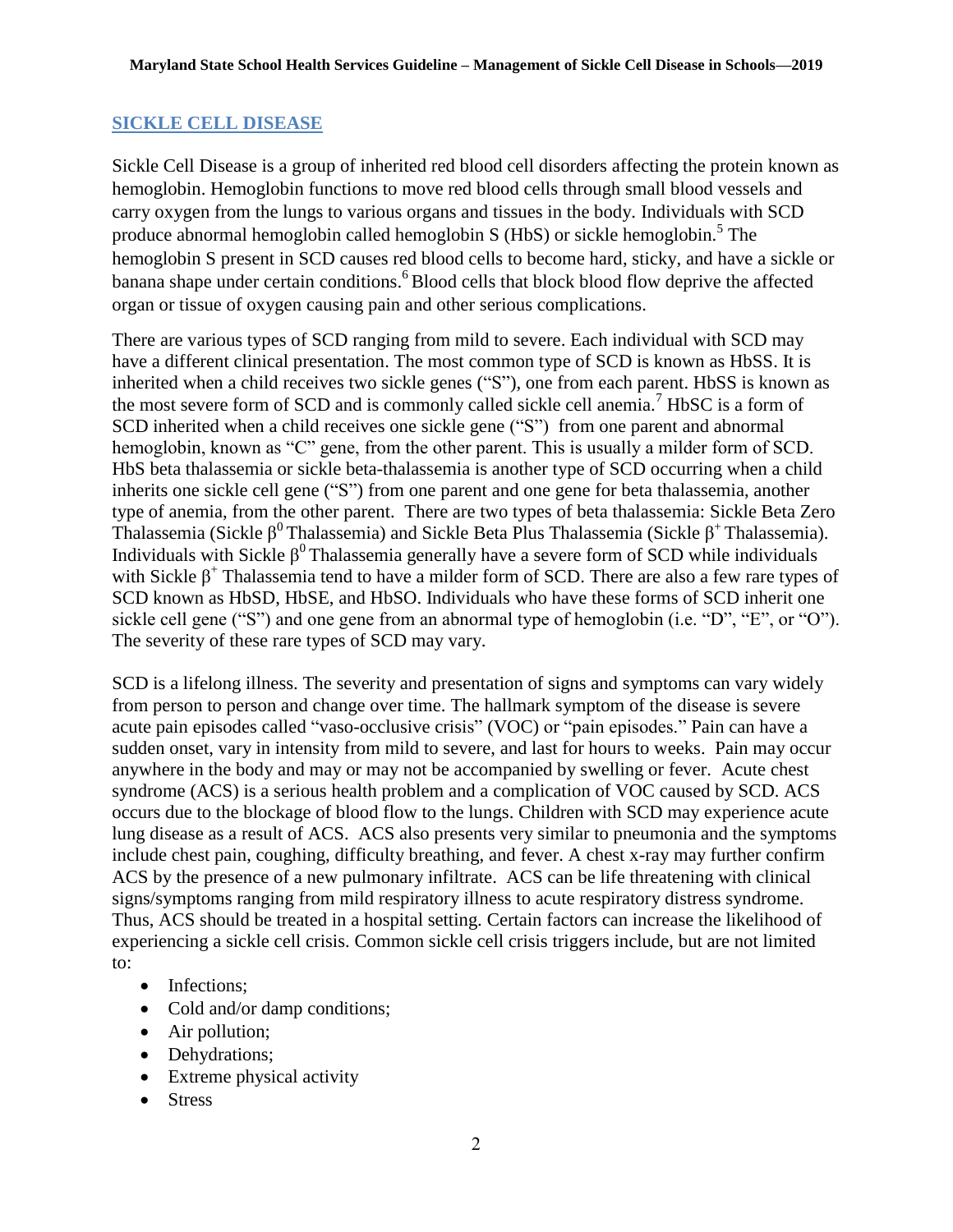- Sudden changes in temperature;
- Air altitude:
- Use of alcohol;
- Use of caffeine; and
- Smoking.  $8,9$

Children with SCD are also more susceptible to infection. Infection is the most common cause of death in children with SCD. Most children with SCD are vaccinated against infectious organisms and generally take prophylactic penicillin to decrease incidence of infections. Fever is a sign of infection and should be taken seriously. Other health complications include chronic pain, stroke, vision problems, progressive organ damage (most commonly the spleen, liver, and kidney), acute chest syndrome, priapism, pulmonary hypertension, and anemia.<sup>10, 11</sup>

Although people of all races and ethnicities can have SCD, in the United States SCD is most common among persons of African descent. The condition is also common among persons of Hispanic, Mediterranean, Caribbean, and Asian descent.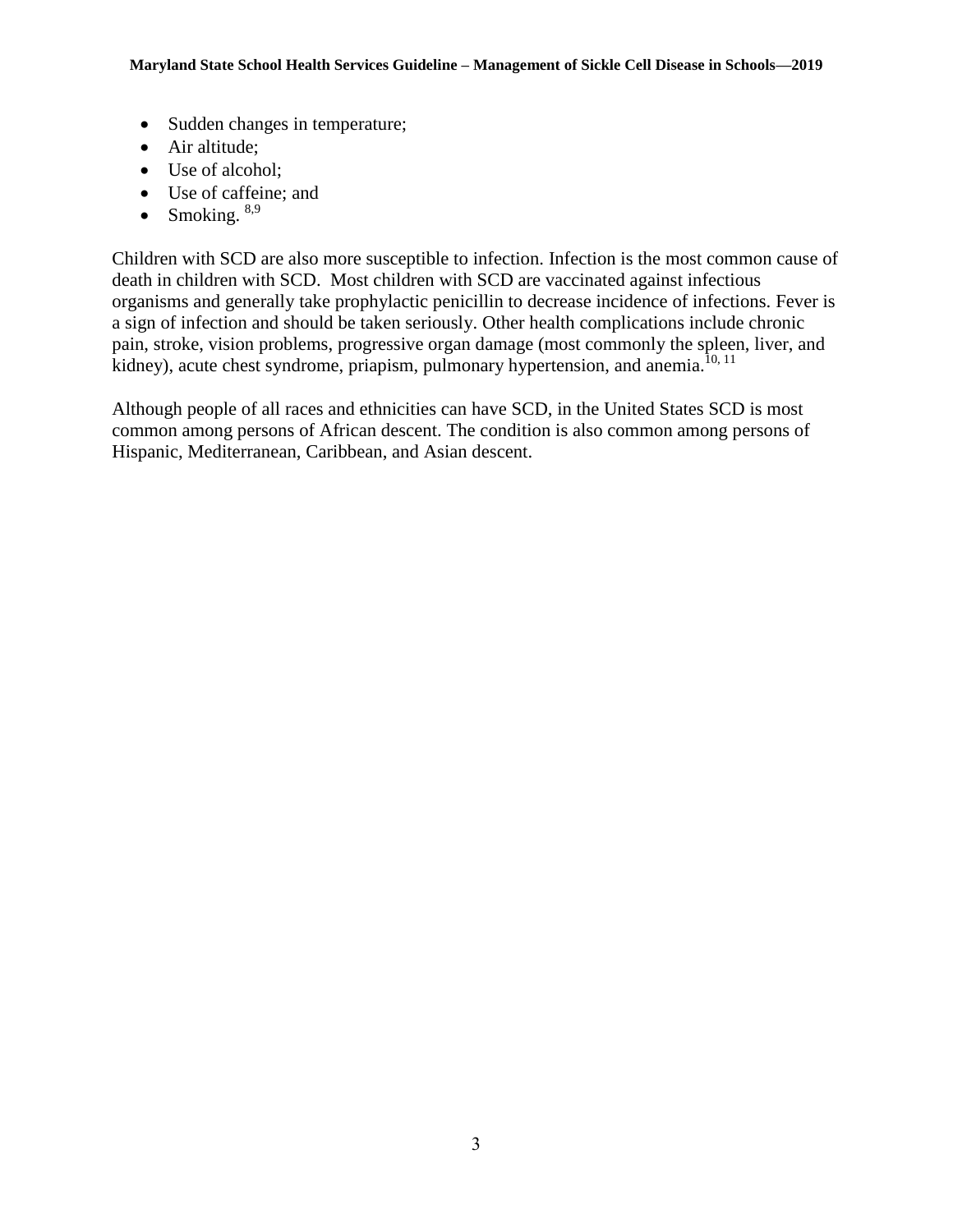# <span id="page-8-0"></span>**SECTION II: MANAGEMENT OF SICKLE CELL DISEASE**

Management of SCD is specific to each individual. The goals of a treatment plan are to relieve pain, prevent infection, reduce health complications and hospitalizations, and improve lifespan. Pain medications may vary depending on the range of pain from mild to severe. Daily administration of hydroxyurea can improve the symptoms of SCD and reduce complications when taken regularly.<sup>12, 13</sup> Blood transfusions may be indicated for children at high risk of stroke. Blood transfusions can also be used to treat other acute complications such as aplastic crisis and acute chest syndrome. Non-pharmacological treatments may include hydration, warm heating pad, adequate rest, and avoidance of extreme temperatures. Bone marrow transplant is the only cure for SCD.

# <span id="page-8-1"></span>**THE NURSING PROCESS RELATED TO STUDENTS WITH SCD**

#### <span id="page-8-2"></span>**NURSING ASSESSMENT**

The school nurse should assess the health needs of students with SCD. The school nurse should use local standard assessment procedures and the procedures outlined in the *Maryland State School Health Services Guideline - Nursing Appraisal/Assessment of Students with Special Health Needs* to conduct the nursing assessment. The school nurse should know and follow the [Family Educational Rights and Privacy Act \(FERPA\),](http://www2.ed.gov/policy/gen/guid/fpco/ferpa/index.html) local policies regarding release of records, information sharing, and confidentiality when performing the nursing appraisal, assessment, and health care planning. Information gleaned from the nursing assessment may require additional follow-up to determine if a student qualifies for a Section 504 plan or Individualized Education Program (IEP). The school nurse should follow local school system protocol in communicating this information to the appropriate school officials.

Unpredictable episodes of pain are characteristic of SCD. A "sickle cell crisis" can affect the bones, lungs, abdomen, and joints. Establishing baseline information about the student is essential. Other symptoms of SCD could include, but are not limited to:

- Brain: Headache, stroke, learning disability, learning delay;
- Eye: Visual complaints including floaters, flashes, loss of vision, blurry vision, eye pain, decreased visual acuity, eye redness;
- Skin: Coldness in extremities, pale color;
- Skeletal: Bone or joint pain, cervical spinal pain;
- Respiratory: Shortness of breath, asthma, pneumonia;
- Genitourinary: Frequent urination;
- Spleen: Abdominal pain and tenderness; and
- $\bullet$  Liver: Jaundice of the skin and eyes.  $^{14,15}$

Acute illness characteristics of common childhood signs and symptoms, such as fever, cough, abdominal pain, pallor, and extremity weakness, may rapidly progress to a life-threatening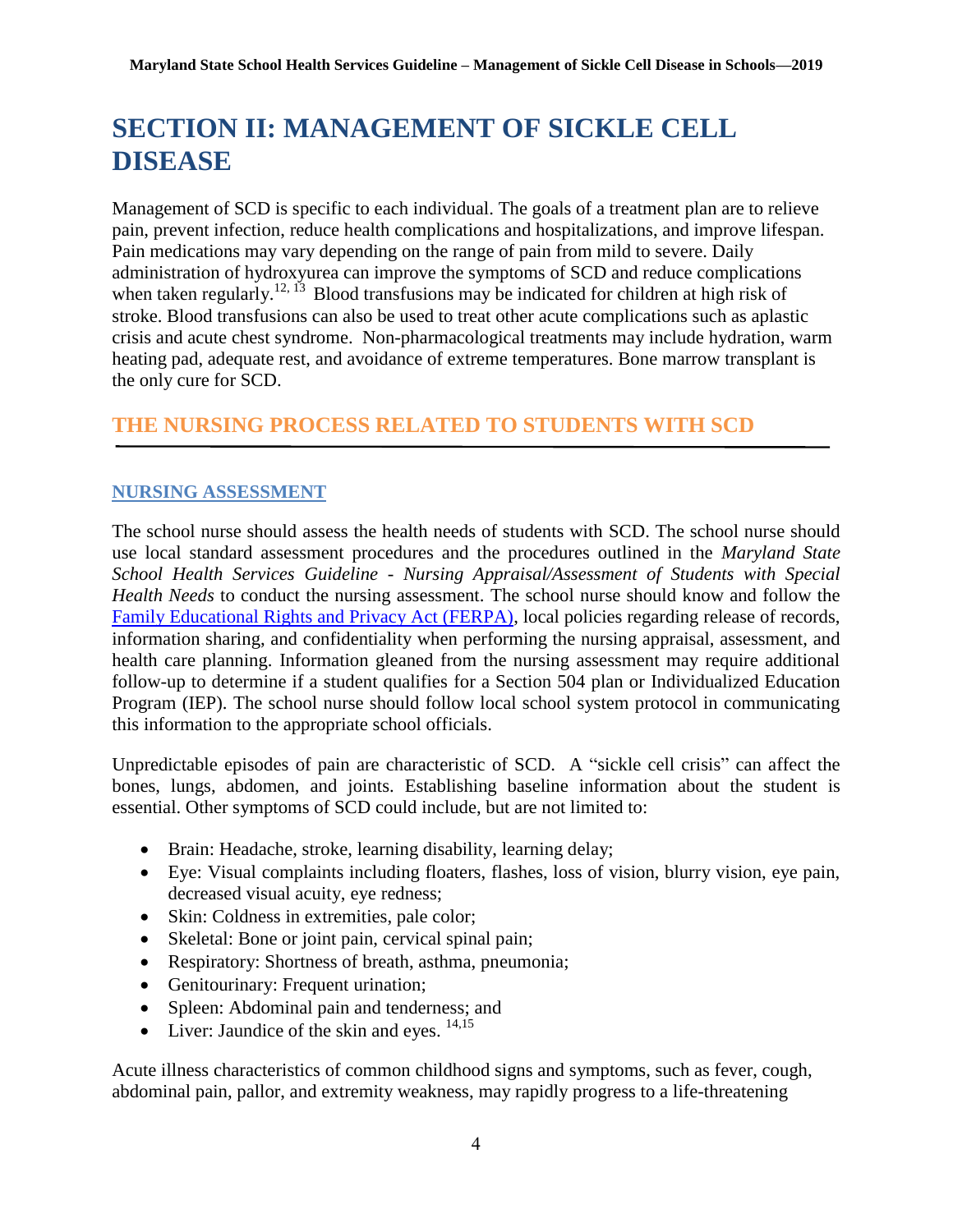complication in children with SCD. More than one acute complication may occur simultaneously. Examples of acute illnesses that require urgent evaluation and treatment include fever, pain, acute chest syndrome, aplastic crisis, stroke, and priapism. Students diagnosed with SCD need 24-hour access to a medical facility that can provide urgent evaluation and treatment of any acute illness related to SCD.<sup>16</sup>

| Problem                               | <b>Signs/Symptoms</b>                                                                                                             |
|---------------------------------------|-----------------------------------------------------------------------------------------------------------------------------------|
| Fever                                 | 101 degrees Fahrenheit ( $101^{\circ}$ F) or greater – seek immediate medical<br>care                                             |
| Pallor or jaundice                    | Noticeable change in complexion, lips, fingernails, eyes                                                                          |
| Difficulty breathing                  | Rapid or difficulty breathing, cough                                                                                              |
| Headache                              | Sudden or constant onset, acute blurry vision                                                                                     |
| Loss of vision                        | Changes in visual acuity                                                                                                          |
| Change in pulse                       | Rapid or pounding heartbeat, rapid or bounding pulse                                                                              |
| Pain                                  | Head, chest, arms, leg, back, abdomen, abdominal distension, priapism                                                             |
| Swelling of hands, feet,<br>or joints | Pitting or non-pitting edema, redness, tenderness, and warmth at site                                                             |
| <b>Stroke</b>                         | Muscle weakness on either side of body<br><b>Facial weakness</b><br>Arm weakness<br>Speech difficulty<br>Time to call 911 $^{17}$ |

#### **SCD SIGNS AND SYMPTOMS REQUIRING ACTION**

#### <span id="page-9-0"></span>**NURSING DIAGNOSIS**

After completing the nursing appraisal and assessment, suggested NANDA International (formerly the North American Nursing Diagnosis Association) nursing diagnoses may include, but are not limited to:

- Risk for ineffective tissue perfusion;
- Risk for altered cardiovascular tissue perfusion;
- Risk for activity intolerance;
- Risk for injury;
- Chronic pain, acute pain;
- Fatigue;
- Risk for peripheral neurovascular dysfunction;
- Impaired sensory perception; and
- $\bullet$  Potential for impaired social interaction.<sup>18</sup>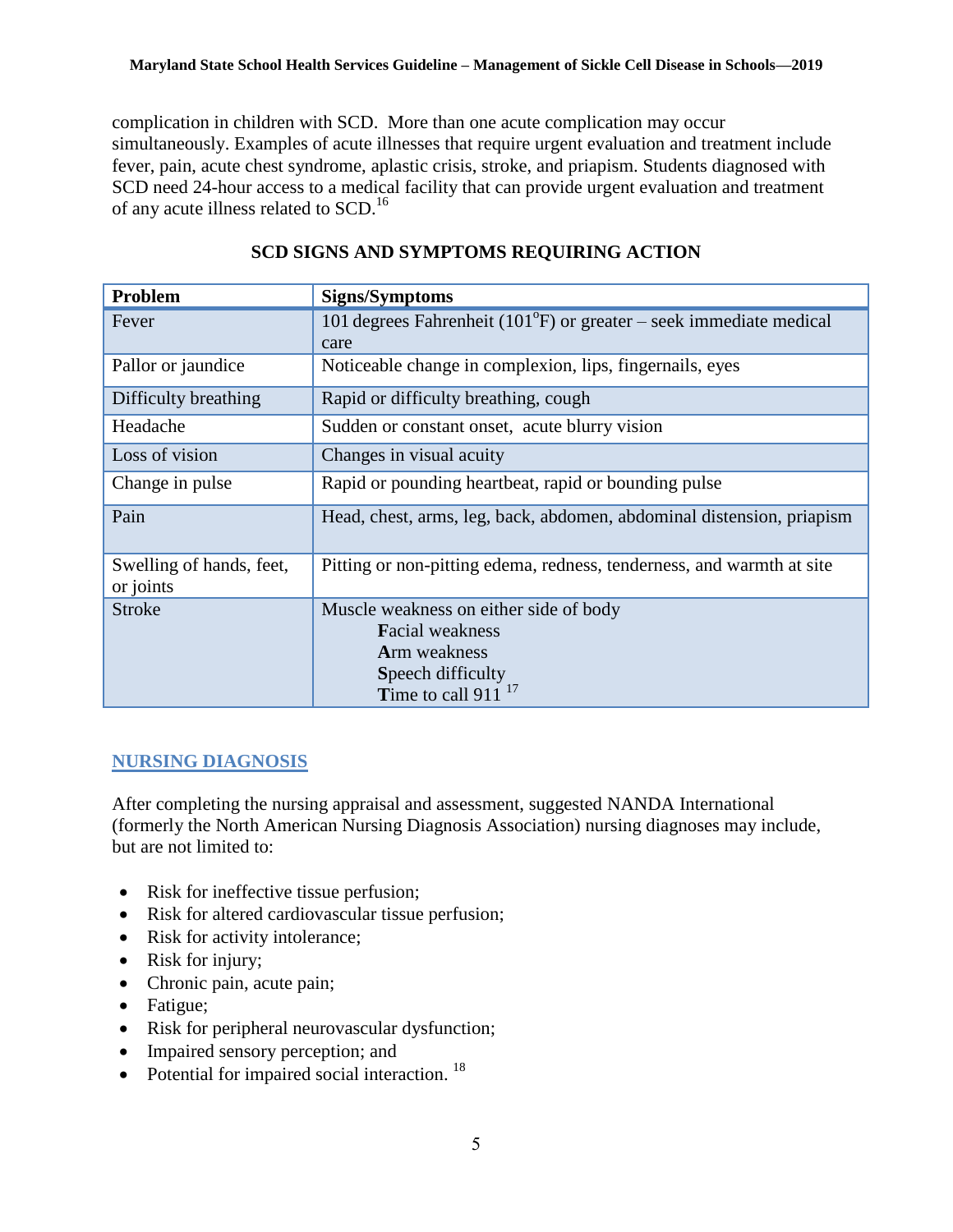#### <span id="page-10-0"></span>**PLANNING**

#### **INDIVIDUALIZED HEALTHCARE PLANS**

The school nurse should develop a written individualized healthcare plan (IHP) to provide appropriate SCD management in school. The IHP should be based on the information obtained in the nursing appraisal and assessment and the student's healthcare provider orders. The plan should be developed in collaboration with the student's parent/guardian and the student's healthcare provider(s). The plan should outline the student's needs and the specific interventions appropriate to meet those needs. The IHP is not meant to be a substitute for a Section 504 plan or Individualized Education Plan (IEP). Many of the issues addressed in an IHP should be considered when determining eligibility for, and content of, a Section 504 plan or IEP.

The school nurse should review the IHP at least annually and update as needed. The following information gathered from the nursing assessment should be considered when developing IHPs for students with SCD:



- $\Box$  Student/parent/guardian concerns and expectations;
- $\Box$  Student specific triggers known to cause painful episodes;
- 
- $\Box$  Student specific fever and/or pain management protocol;
- Student's ability to recognize and communicate to designated school staff when experiencing symptoms;
- The student's schedule and activities (e.g., classroom, physical education, lunch, recess, transportation to/from school, school-sponsored activities and events including field trips and after school activities) to ensure student needs are met if school personnel need to be available for SCD management during the school day and other school–sponsored events and activities;
- **Medication administration, including:** 
	- Student's ability to self-manage;
	- Need to delegate medication administration to a CMT;
	- Need to train designated unlicensed school staff (based on nursing judgment and in accordance with the Maryland Nurse Practice Act) to administer medication according to student's healthcare provider orders;
- $\Box$  Needs for immediate access to emergency medication (e.g., emergency plan);
- Developmental factors that facilitate or impede management;
- $\Box$  Knowledge of student's SCD by appropriate school staff, including substitutes;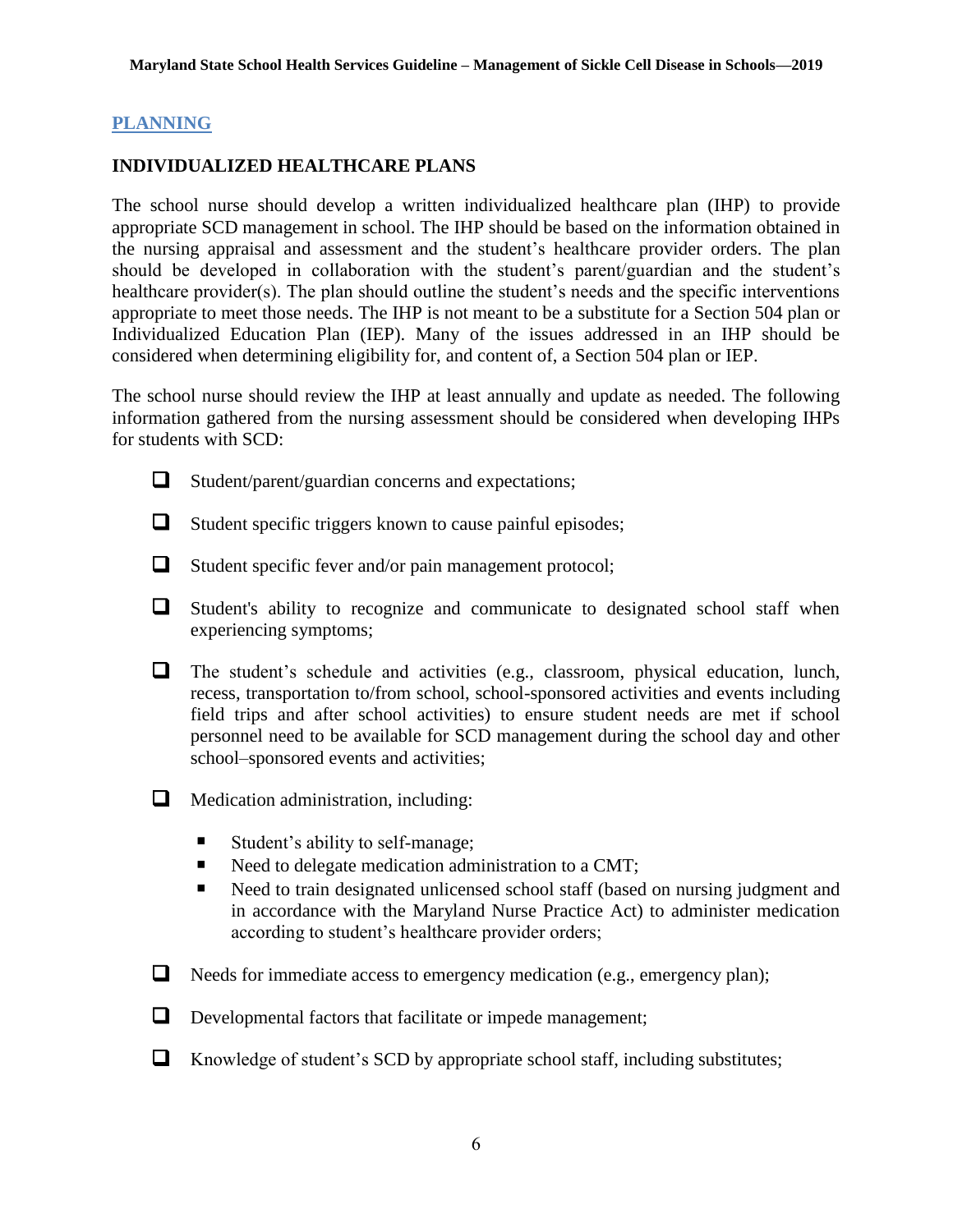$\Box$  The plan to alert and train school staff regarding student's SCD and expected role in implementation of emergency plan (as appropriate if trained) when the school nurse/school health services staff is not available; and

Recommended accommodations to communicate to the Section 504 plan team based on nursing assessment and the student's healthcare provider orders.

#### **SPECIAL CONSIDERATIONS (MEDICAL AND DIETARY NEEDS)**

- Hydration, anti-inflammatory agents, and pain medication (i.e. nonsteroidal antiinflammatory and narcotic analgesia) are helpful during a SCD crisis;
- Working with parents/guardians to ensure immunizations are up-to-date to protect against communicable diseases and infections;
- Consultation with the parents/guardians and the primary care provider may be necessary prior to a student with SCD joining and participating in sports at school;
- Students with SCD do not require a specific special diet, but a well-balanced diet including hydration is important;
- Students with SCD should be allowed to have unrestricted access to drinking water;
- Caffeine should be avoided as it causes the blood vessels to constrict;
- Students with SCD may also be encouraged to wear medical alert bracelets;
- Students and staff must be cognizant of extreme hot and cold weather; and
- Students with SCD may have physical activity limitations.

#### **EMERGENCY CARE PLANS (ECP)**

Based on the nursing assessment and the healthcare provider orders, the school nurse should develop an ECP for students with SCD. The plan should communicate how to recognize and treat signs and symptoms of SCD crises. The emergency plan should include, but not be limited to:



- $\Box$  Emergency contact information that is updated as changes occur;
- $\Box$  Healthcare provider's emergency orders/specific emergency interventions needed;
- $\Box$  Recognition of signs and symptoms of SCD crises;
- $\Box$  Procedures for classroom teachers and other school staff to contact the school nurse or other school health services staff in an emergency;
- $\Box$  Who and when to call 911 according to medical orders and local school system policy;
- A list of school staff designated and trained to administer pain medications/treatments, as needed; and
- **Q** Plans or strategies for student to self-manage as appropriate.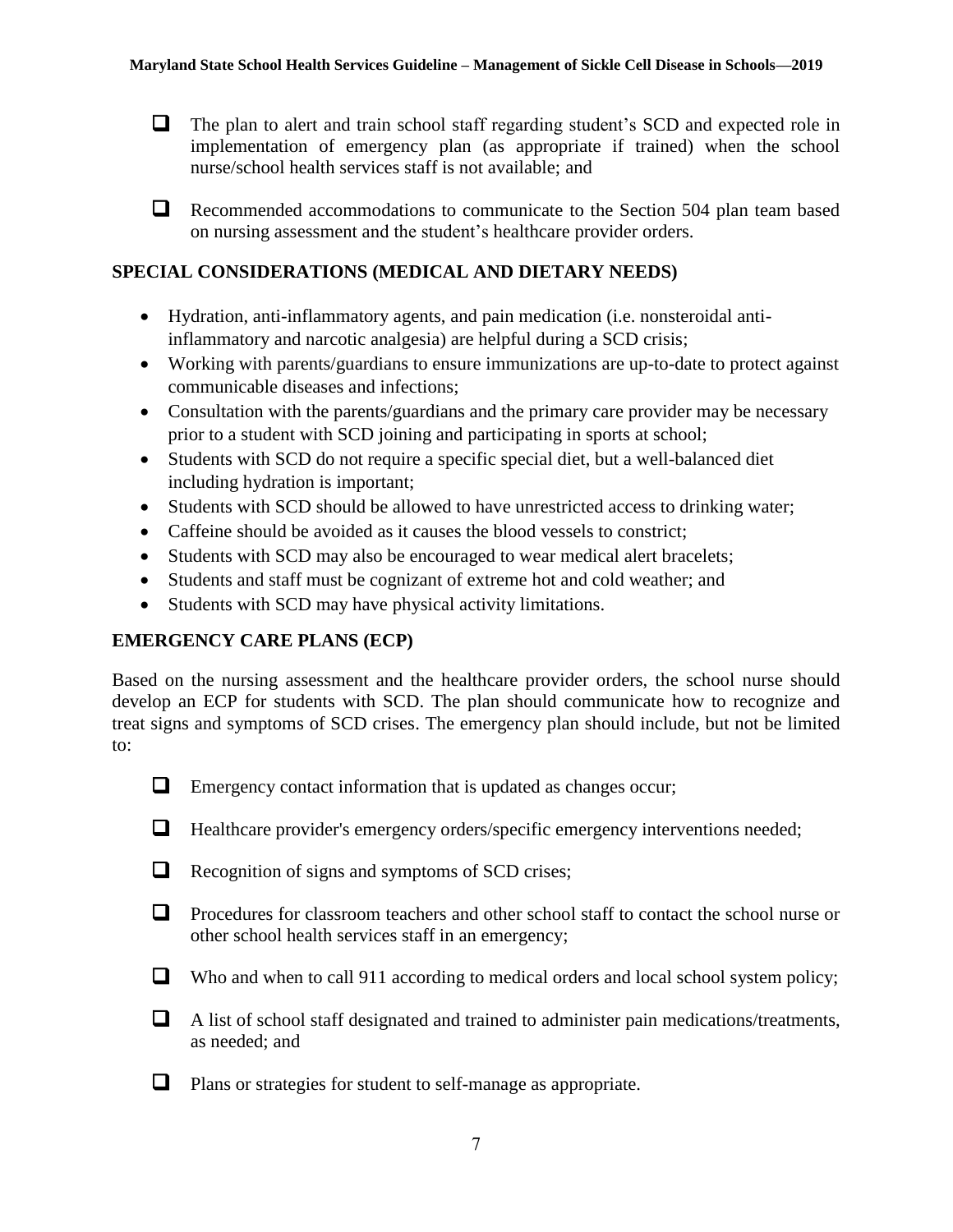To facilitate immediate access to emergency care, the school nurse should consider the following when developing an emergency care plan:



 $\Box$  Size and layout of the school building;



 $\Box$  Health services staffing model; and



 $\Box$  Procedures for notifying the nurse of symptoms.

The school nurse should provide a copy of the emergency care plan to the parent/guardian and appropriate school staff who have direct contact with the student (including bus drivers), and place a copy in the student's health record. Providing a copy of the plan to school staff should be in a manner determined by the school nurse to allow immediate access while also protecting the student's confidentiality.

Emergency care plans should also include plans for disaster preparedness in the event of situations such as lockdown, sheltering in-place, and evacuation. Refer to the *Maryland State School Health Services Guideline - Guidelines for Emergency Care in Maryland Schools*. The plan should make provision for SCD management, medications, and supplies needed during a disaster or emergency.

#### <span id="page-12-0"></span>**IMPLEMENTATION**

The school nurse should follow through on the individualized healthcare plan for each student with SCD. The plan should focus on achievable outcomes in the school setting. The actions involved in the nursing care will include monitoring the student for signs and symptoms of SCD crises or improvement. The school nurse will also educate and train appropriate school staff and serve as a resource to the student and parent/guardian regarding SCD management.

#### <span id="page-12-1"></span>**EVALUATION**

The student's status and the effectiveness of the nursing care must be continuously evaluated, and the IHP/ECP modified as needed. This includes the following actions by the school nurse:

- Monitoring and evaluating the student's health status;
- Assessing the student's response to and the effectiveness of, the IHP/ECP to meet the student's health and educational needs on an ongoing basis; and
- Making appropriate adjustments to the plans.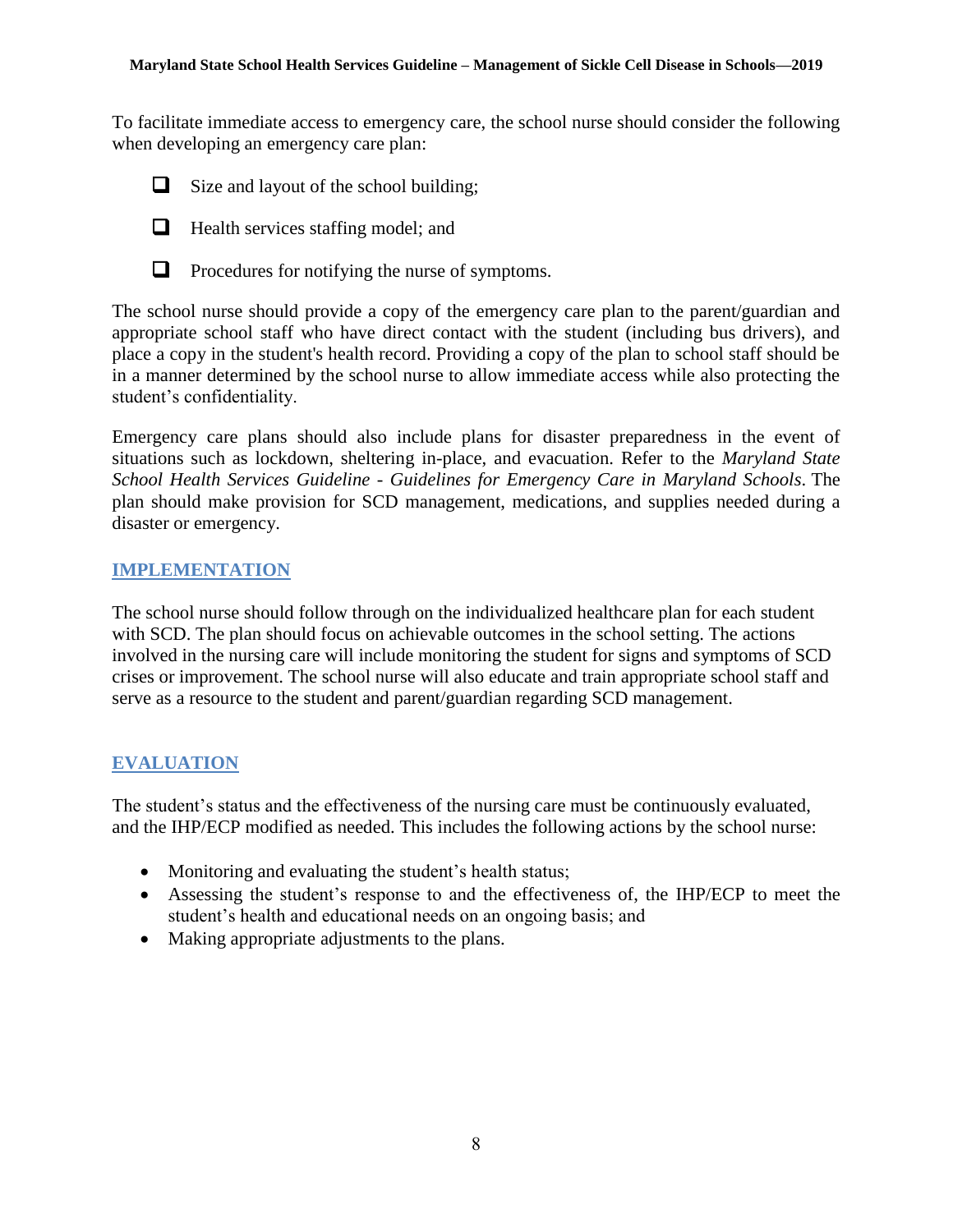# <span id="page-13-0"></span>**SECTION III: CASE MANAGEMENT AND CARE COORDINATION**

## <span id="page-13-1"></span>**ROLES AND RESPONSIBILITIES**

The school nurse is always the leader of the school health services team. Some students with SCD may have a designated school case manager to coordinate his/her Section 504 plan or IEP. The school nurse also serves as the liaison between the healthcare team, school staff, administration, student services staff, parents/guardians, food service staff, and the student regardless of who is the designated case manager. The school nurse may also refer the student and/or family for counseling, support groups, and medical care. Effective case management requires coordination between all persons involved in the care of the student. Each person or team member has a specific set of responsibilities for the care of the student.

## <span id="page-13-2"></span>**PARENT/GUARDIAN RESPONSIBILITIES**

Parents/guardians are integral to the process of planning and coordinating care for all students with special health needs documented by a healthcare provider. In addition, the Annotated Code of Maryland, Education Article, § 7-426 designates parents/guardians with certain responsibilities, including the following:

- School notification of a child's special health care needs or diagnosis;
- Providing appropriate medication and delivery devices and medical condition indication devices including Medic Alert bracelets or necklaces which may include:
	- o Annual physical exam from the student's primary care provider/medical home;
	- o A comprehensive eye examination by an optometrist or ophthalmologist;
- Parental consent for the administration of medications; and
- Providing emergency card or medical emergencies with current contact names and telephone numbers.

It is important that school nurses and parents/guardians work collaboratively to provide for the health and safety of students with special health needs. School nurses should seek to involve the student's parents/guardians to the fullest extent possible.

#### <span id="page-13-3"></span>**STUDENT RESPONSIBILITIES**

The student is integral to the process of coordinating and managing his or her own care. The student will:

- Inform school staff immediately in the event of a change in health status/health emergency;
- Act responsibly with SCD management; and
- Participate in planning of care.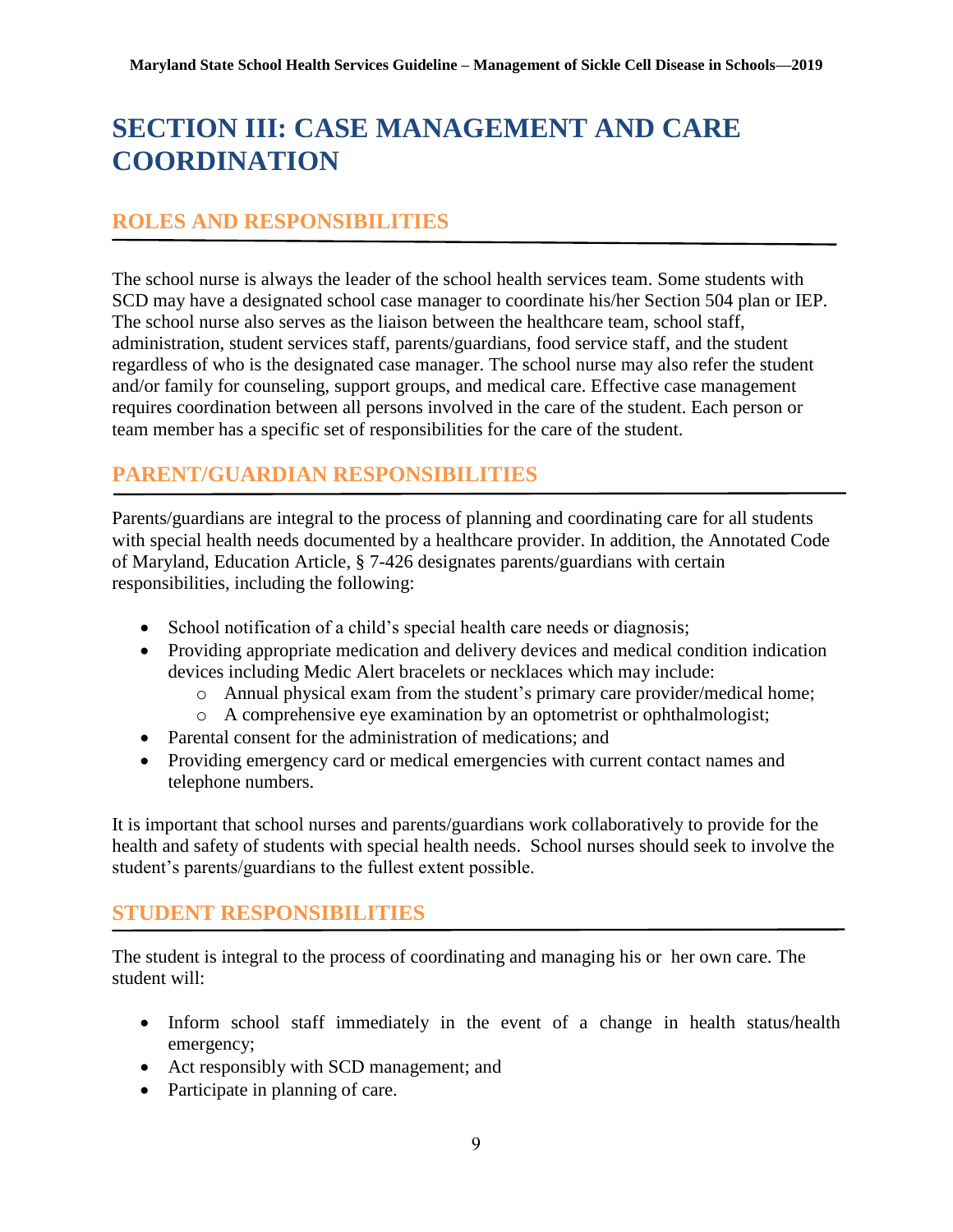# <span id="page-14-0"></span>**SCHOOL RESPONSIBILITIES**

The Annotated Code of Maryland, Education Article, § 7-426 specifies certain school and school administrator responsibilities for the care of students with special health needs. School administrators should work closely with school nurses in planning for students. The school administrator and school nurse should collaborate in gathering, maintaining, and reviewing school-wide information required to meet the needs of students. School nurses should provide aggregate data to the school administrator regarding the students with special health needs in the student population and the accommodations necessary to meet those needs.

The school administrator must be aware of students with special health needs as documented by a healthcare provider and work with the school nurse to support the effective implementation of the IHP and/or ECP for students. Implementation of the IHP and/or ECP includes supporting reasonable accommodations based on the school nurse's assessment, healthcare provider orders, and the unique needs of each student.

# <span id="page-14-1"></span>**SCHOOL ADMINISTRATOR RESPONSIBILITIES**

The school administrator supports the school nurse's training, education, awareness activities, and is responsible for:

- Recognizing the school nurse as the leader and health expert of the school health services program;
- Supporting the school nurse in providing staff training;
- Supporting the school nurse's planning for implementation of student Emergency Care Plans during school sponsored events;
- Supporting the school nurse in providing outreach and education for parents/guardians and the general school community; and
- Supporting the school nurse in regards to adherence to the parent/guardian responsibilities.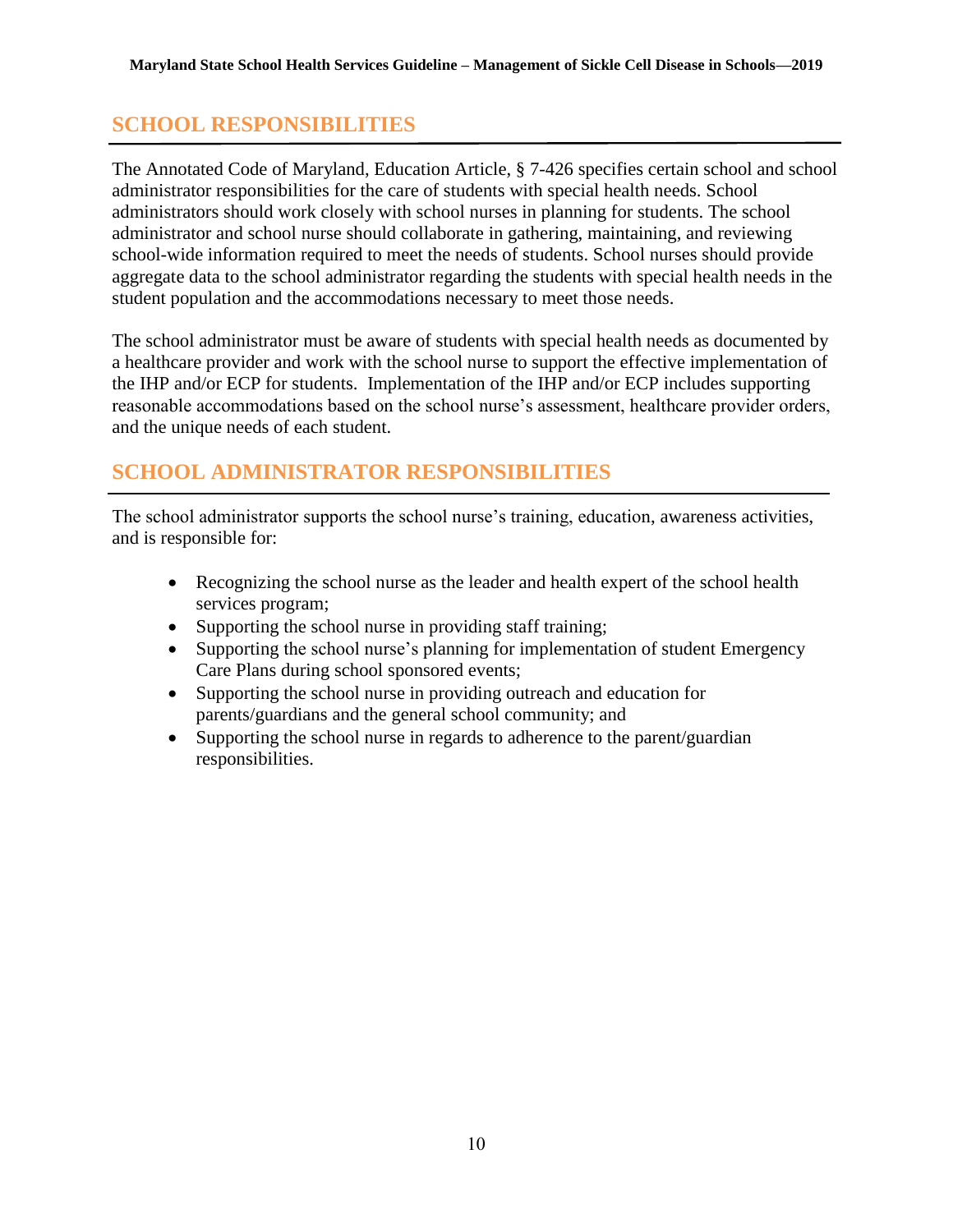# <span id="page-15-0"></span>**OTHER SCHOOL STAFF RESPONSIBILITIES**

Other school staff responsibilities to support the management of students with special health needs may include, but are not limited to the following:

| <b>Other school</b><br>staff                                                                      | <b>Responsibilities</b>                                                                                                                                                                                                                                                                                                                                                                                                                                                                                                                                                       |
|---------------------------------------------------------------------------------------------------|-------------------------------------------------------------------------------------------------------------------------------------------------------------------------------------------------------------------------------------------------------------------------------------------------------------------------------------------------------------------------------------------------------------------------------------------------------------------------------------------------------------------------------------------------------------------------------|
| <b>Bus Drivers</b>                                                                                | Reading and understanding all pertinent health care information provided<br>$\bullet$<br>by the school nurse regarding a student's SCD management;<br>Implementing the student's ECP as instructed and/or trained by the<br>school nurse; and<br>Communicating problems or concerns with the transportation office,<br>school nurse, school administrator, and parent/guardian as instructed or<br>trained.                                                                                                                                                                   |
| Coaches,<br>Athletic<br>Trainers, and<br>Advisors for<br>School<br>Sponsored<br><b>Activities</b> | Communicating to the school nurse students with SCD as indicated on a<br>$\bullet$<br>pre-participation sports physical;<br>Understanding all pertinent healthcare information provided by the<br>$\bullet$<br>school nurse regarding a student's SCD and SCD management;<br>Responding to emergencies during athletic or other activities as<br>$\bullet$<br>instructed and/or trained by the school nurse; and<br>Communicating problems or concerns to the school nurse and school<br>$\bullet$<br>administrator as instructed or trained.                                 |
| <b>Food Services</b><br><b>Staff</b>                                                              | Reading and understanding all pertinent healthcare information provided<br>$\bullet$<br>by the school nurse regarding a student's SCD management related to<br>dietary needs.                                                                                                                                                                                                                                                                                                                                                                                                 |
| School<br>Counselor                                                                               | Coordinate Home and Hospital referrals<br>$\bullet$<br>Participating in disability awareness activities as necessary;<br>Assisting with support groups/counseling as needed; and<br>$\bullet$<br>Assisting with educational planning (e.g., collaborating with the student<br>$\bullet$<br>services team on Section 504 plan development and implementation).                                                                                                                                                                                                                 |
| Pupil<br>Personnel<br>Worker                                                                      | Assisting the school nurse to work with families to address transportation<br>$\bullet$<br>concerns.                                                                                                                                                                                                                                                                                                                                                                                                                                                                          |
| School<br>Psychologist                                                                            | Assisting the student with psychological supports for coping, adjustment,<br>$\bullet$<br>and any behavioral strategies.                                                                                                                                                                                                                                                                                                                                                                                                                                                      |
| Teachers<br>(including)<br>substitute<br>teachers)                                                | Reading and understanding all pertinent healthcare information provided<br>$\bullet$<br>by the school nurse regarding a student's SCD management;<br>Maintaining and reviewing an accurate substitute folder;<br>Being aware of the classroom needs (e.g., routine care and emergency<br>care) and Section 504 plans for students with SCD;<br>Responding to an emergency as instructed and/or trained by the school<br>nurse; and<br>Communicating problems or concerns to school nurse, school<br>$\bullet$<br>administrator, and parent/guardian as instructed or trained. |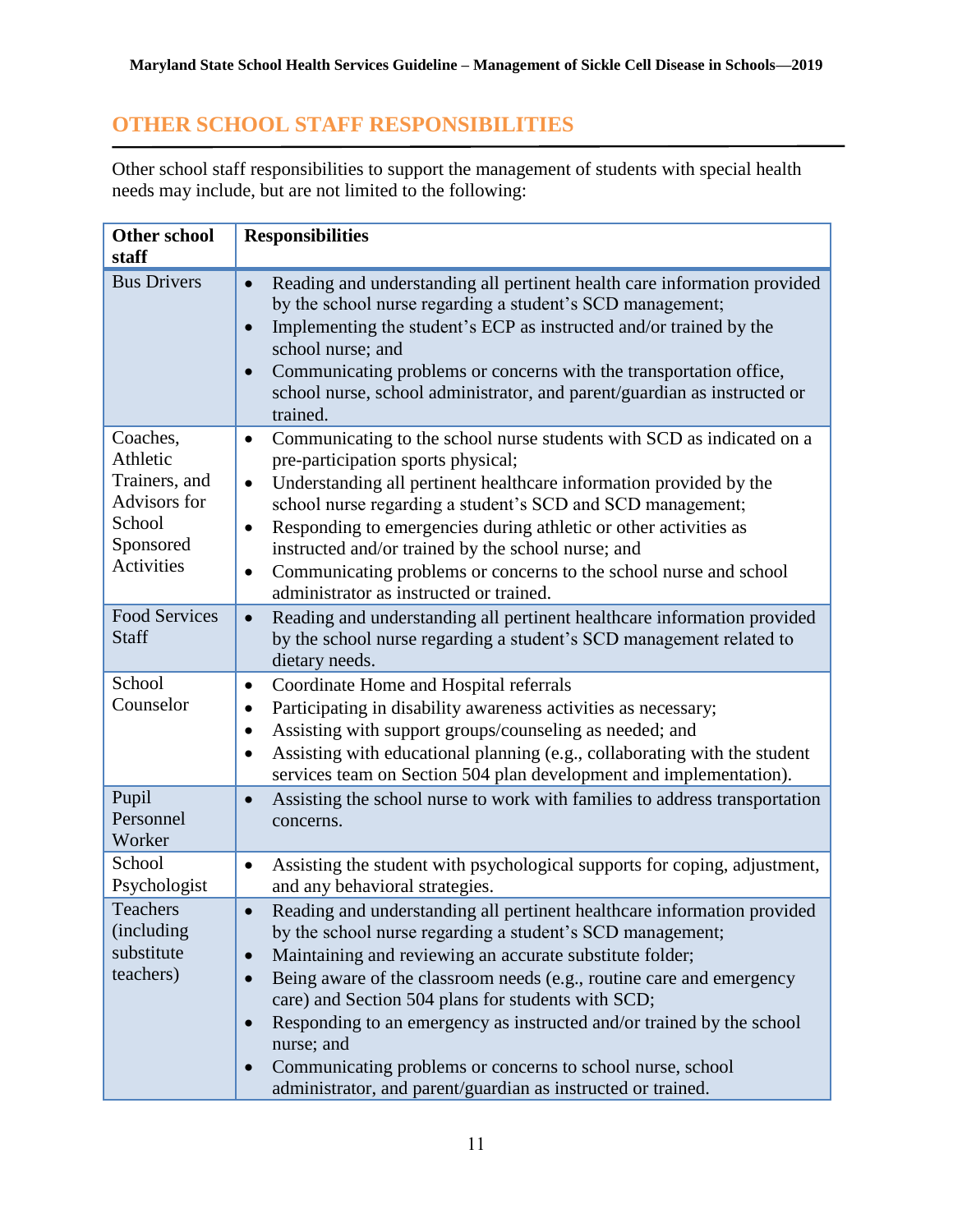## <span id="page-16-0"></span>**SCHOOL STAFF AWARENESS AND EDUCATION**

School-wide awareness and education regarding SCD management for school staff is necessary in the school setting. Awareness and education may include, but is not limited to:

- $\Box$  Definition and types of SCD;
- **Effective SCD management principles;**
- $\Box$  Symptoms of a SCD crises to report to the school nurse;
- Student's emergency care plan/protocol;
- Student's emergency plans and protocols for substitutes including teacher, school health staff, transportation, coaches, and food services;
- Necessary and approved accommodations during school or school-sponsored activities;
- $\Box$  Confidentiality protections;
- **D** Disability awareness needed in classroom;
- Student's Section 504 plan or IEP; and
- Education for school visitors or volunteers with student contact, as necessary per local policy.

School staff awareness and education should be completed annually and whenever a student's condition and care changes.

# <span id="page-16-1"></span>**SCHOOL-SPONSORED ACTIVITIES AND FIELD TRIPS**

If a school-sponsored activity is planned, the assigned school staff should provide sufficient notice to the school nurse to develop a safety plan for students with special health needs. According to the Americans with Disabilities Act Section 504 of the Rehabilitation Act of 1973, all students have the right to equal access to educational activities. No student may be denied participation in a field trip or other school sponsored activity because of the need for medication/treatment or requirement of additional assistance*.* Prior to the school-sponsored activity, the school nurse will provide the assigned school staff with a copy of the ECP. The school nurse will provide the appropriate training and assess the school staff's ability to implement the plan.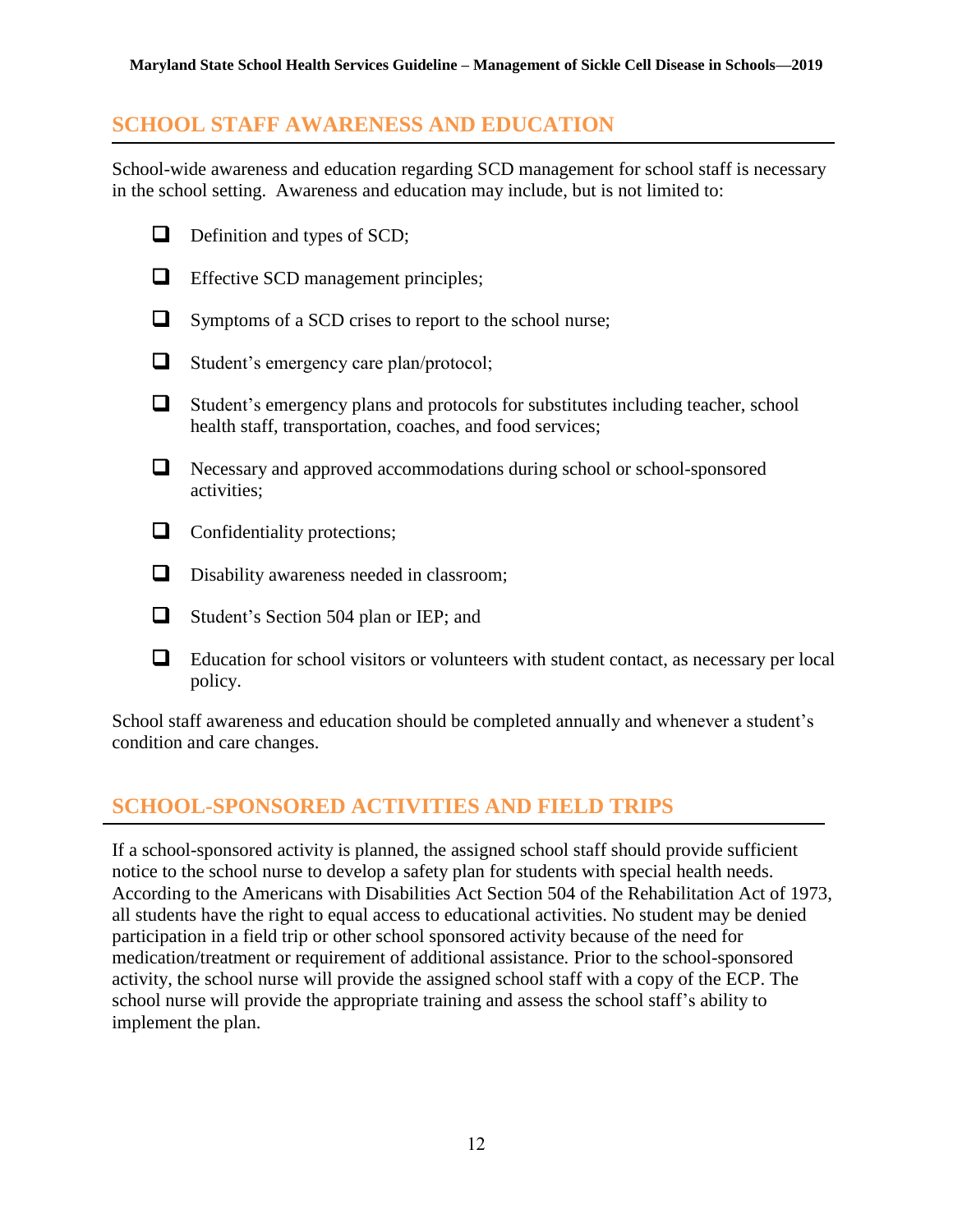# <span id="page-17-0"></span>**SECTION IV: EDUCATION PLANNING**

A nursing appraisal/assessment is a recommended part of the process for determining accommodations for students with special health needs as documented by the healthcare provider. Considerations include, but are not limited to:

- Participation in Section 504/IEP team;
- Adaptations to physical education class;
- Concurrent or intermittent home and hospital instruction; and
- Change in school placement.

# <span id="page-17-1"></span>**INDIVIDUALIZED EDUCATION PROGRAM (IEP), SECTION 504 PLAN AND OTHER ACCOMMODATIONS**

According to Section 504 of the Rehabilitation Act of 1973, all students with disabilities who are eligible under Section 504 are entitled to have access to a free and appropriate public education (FAPE). This entitles students to necessary accommodations for them to have an equal opportunity to safely participate in all school-sponsored activities. No student may be denied participation in these school-sponsored activities on the basis of their needs for SCD management. The following should be considered when developing a Section 504 plan or IEP for a student with SCD to protect the health and safety of the student and to be sure the Section 504 plan or IEP meets the medical needs of the student with SCD:

- Vocational assignment;
- Physical education;
- Field trip/school sponsored activities;
- Transportation to and from school;
- Methods/strategies to minimize lost instructional time;
- Extra and co-curricular activities; and
- Methods/strategies for students to obtain educational content because of missed instructional time related to SCD.

Examples of accommodations that should be considered by the Section 504 or IEP team for students with SCD in accordance with the student's SCD plan/healthcare provider orders and school nurse assessment include, but are not limited to:

- Easy/immediate access to water;
- Training of school staff to administer medications (based on school nurse assessment and nursing judgment);
- Extended time to complete academic work (e.g., quizzes, exams, standardized testing);
- Workload considerations;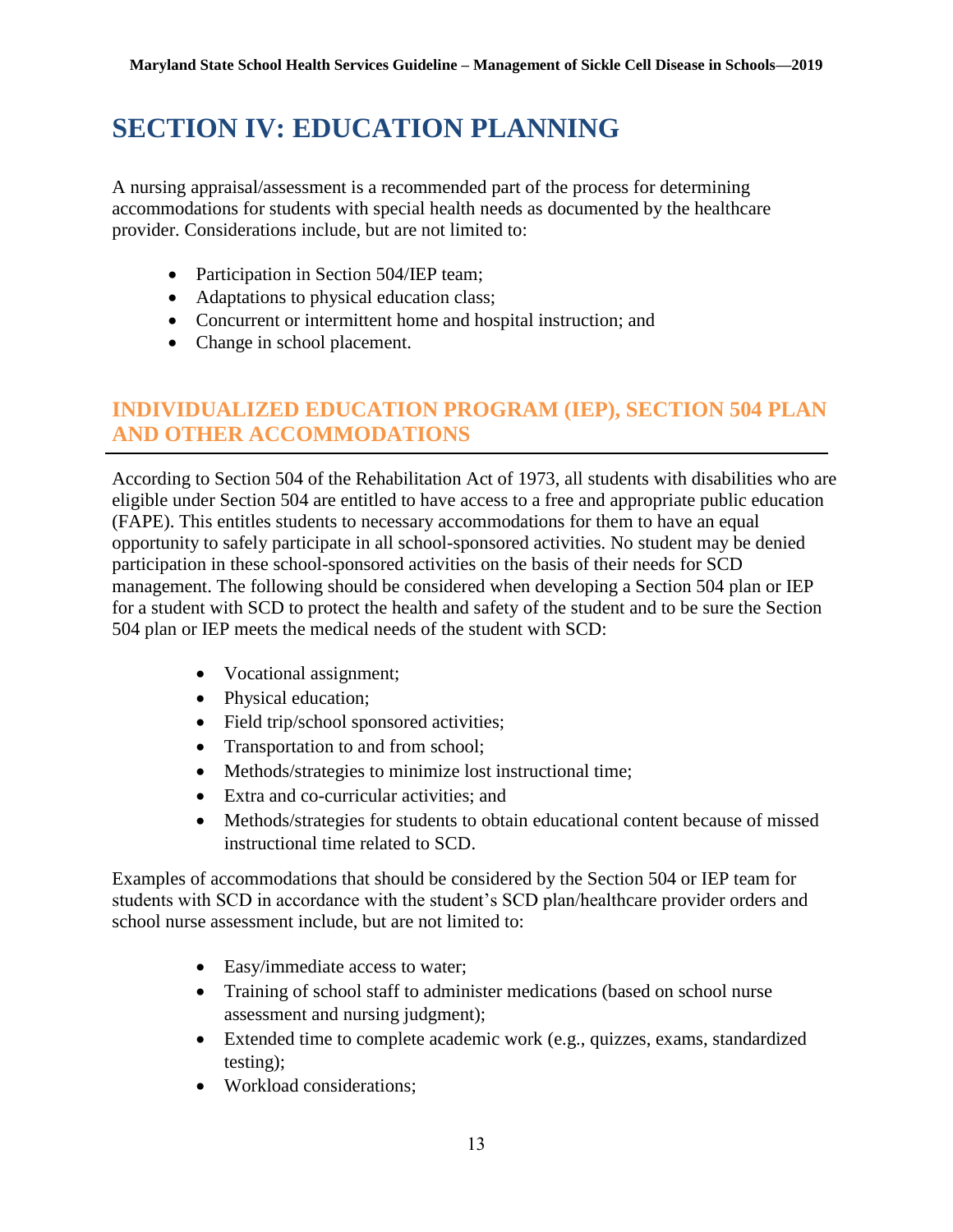- Extra set of books for home;
- No penalty for absences or tardiness due to SCD management activities or illness;
- Modified or limited PE participation;
- Unrestricted use of the restroom;
- Elevator access;
- Modification for environmental and/or classroom temperature control;
- Ability to wear coat or hat when necessary; and
- Permission to visit the health suite as needed.

This list is not exhaustive nor is it meant to suggest that these accommodations are required, or appropriate, for all students. Accommodations for any particular student will vary based on an individual assessment specific to each student. This general summary does not constitute legal advice. School nurses should contact their local school health services coordinator and/or the student services team to ensure they comply with state and federal law, as well as school system polices in developing a Section 504 plan or IEP.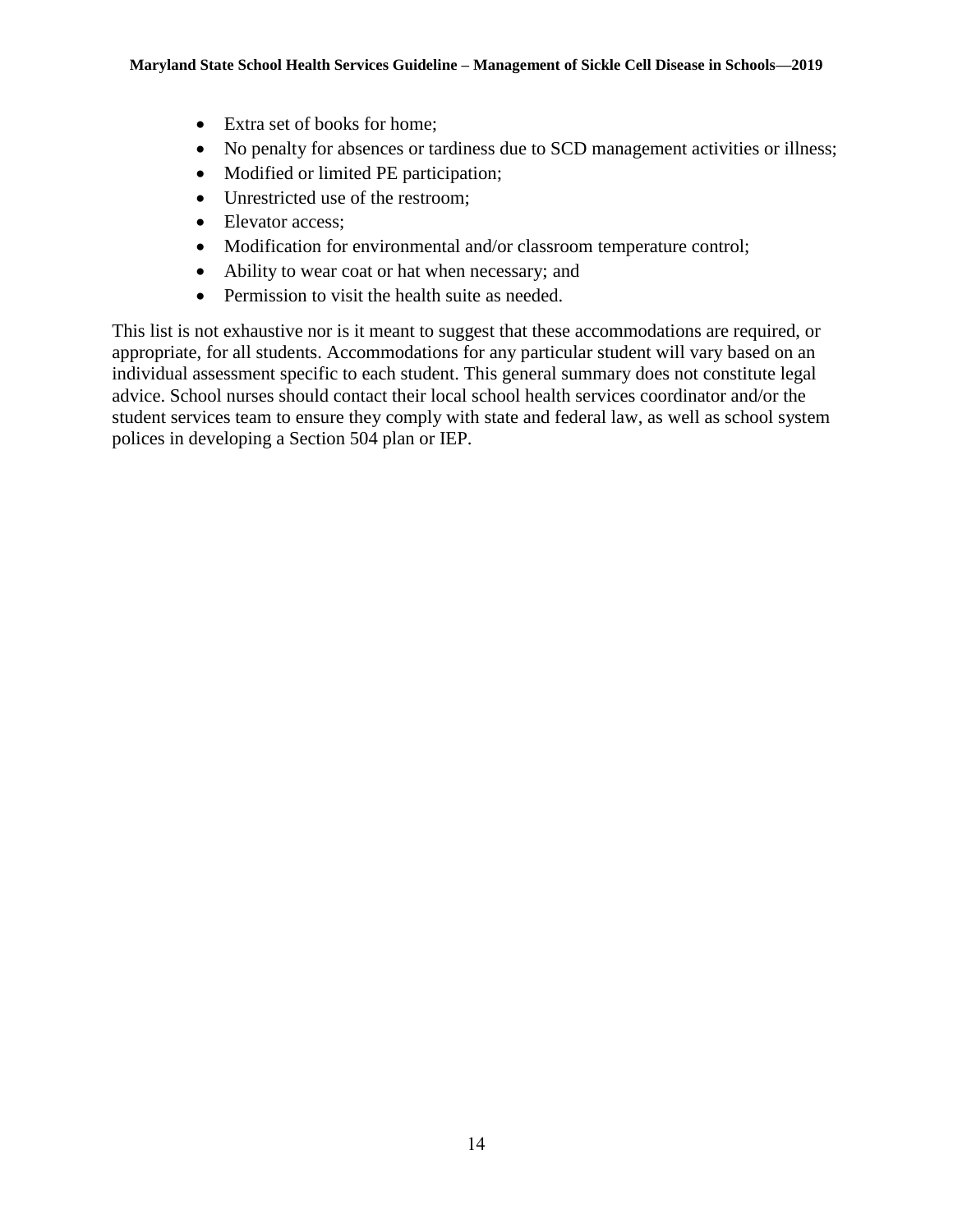# <span id="page-19-0"></span>**SECTION V: SCD EVALUATION AND MONITORING**

The school nurse should evaluate and monitor the SCD management activities in the school. The school nurse must assess the student's response to, and effectiveness of, the emergency plan and/or IHP to meet the student's health and educational needs on an ongoing basis. Monitoring and evaluation may result in establishment or revision of emergency plans and/or IHPs. For students with a Section 504 plan or IEP, a school nurse may need to coordinate with a case manager or other school system officials to ensure proper implementation of those plans.

Evaluation and monitoring of SCD management may include, but is not limited to:

- Orders reviewed with parents/guardians and health care provider annually and as necessary (e.g. medication or care needs changes);
- Documentation of medications and treatments given;
- Communication with the health care provider and family;
- Documentation of the specific school staff trained to provide or support routine SCD management and/or respond in an emergency to SCD crisis;
- Classroom observation;
- Monitoring classroom time missed;
- School absences; and
- Academic performance.

These guidelines are intended for use in public schools regarding the administration of health care services to students with SCD. Additionally, the Annotated Code of Maryland, Education Article §7-444 requires the MSDE and the MDH to provide technical assistance to schools and develop a process to monitor the implementation of the guidelines. The MSDE and MDH will continue to provide technical assistance and guidance to the local school health services programs for the implementation of the guidelines at the local school system level. Additionally, each local school health services program will be required to report on the local implementation of the guidelines for SCD management in the school setting.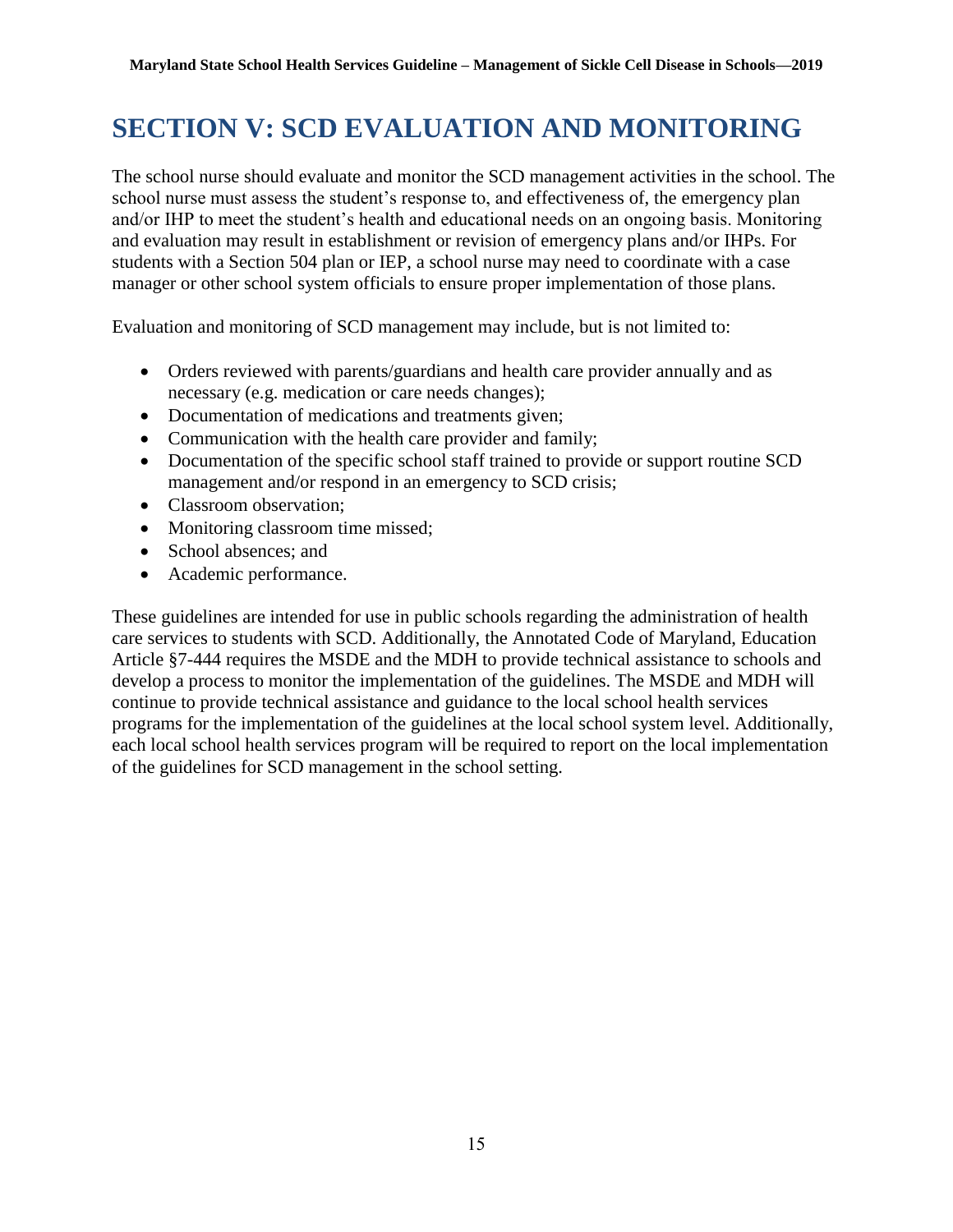# <span id="page-20-0"></span>**SECTION VI: GLOSSARY, RESOURCES, REFERENCES**

## <span id="page-20-1"></span>**GLOSSARY**

**Americans with Disabilities Act of 1990, As Amended (ADA):** A federal law that protects people with disabilities from discrimination.

**Section 504 plan:** An education plan developed by a school team for a student with a disability in accordance with Section 504 of the Rehabilitation Act of 1973 and 34 C.F.R. Part 104 that specifies services designed to meet the student's individual educational needs so the student can access a free and appropriate public education (FAPE).

**Accommodations:** Individualized changes or adjustments in a school setting that provide a student with a disability equal opportunity to participate in school programs and activities.

**Emergency Care Plan (ECP):** A document that specifies the actions needed to manage a student's specific medical condition in the event of a medical emergency.

**Family Educational Rights and Privacy Act (FERPA):** A federal law that, with certain exceptions, prohibits schools from disclosing personally identifiable information in a student's education record, unless the school obtains prior written consent from the student's parent/guardian or from the eligible student (i.e., a student who is 18 years or older or who attends an institution of postsecondary education).

**Free and Appropriate Public Education (FAPE):** Education provided by public schools to students with disabilities designed to meet their individual needs to the same extent that the needs of nondisabled students are met. An appropriate education may include regular or special education and related aids and services to accommodate the unique needs of individuals with disabilities.

**Healthcare provider:** An authorized prescriber. A physician, nurse practitioner, certified midwife, podiatrist, physician's assistant or dentist.

**Individualized Education Program (IEP):** A written document required under the Individuals with Disabilities Education Improvement Act (IDEIA) for students with disabilities that outlines their need for special education and related services.

**Individualized Health Plan (IHP):** A type of nursing care plan developed by the school nurse utilizing data from a nursing appraisal/assessment that is specific to a student with a chronic health condition and designed to meet the student's unique health care needs.

**Individuals with Disabilities Education Act (IDEA):** A Federal law that provides funds to states to support special education and related services for children with disabilities, administered by the Office of Special Education Programs in the U.S. Department of Education. To be eligible for services under IDEA, a student's condition must impair his or her educational performance so that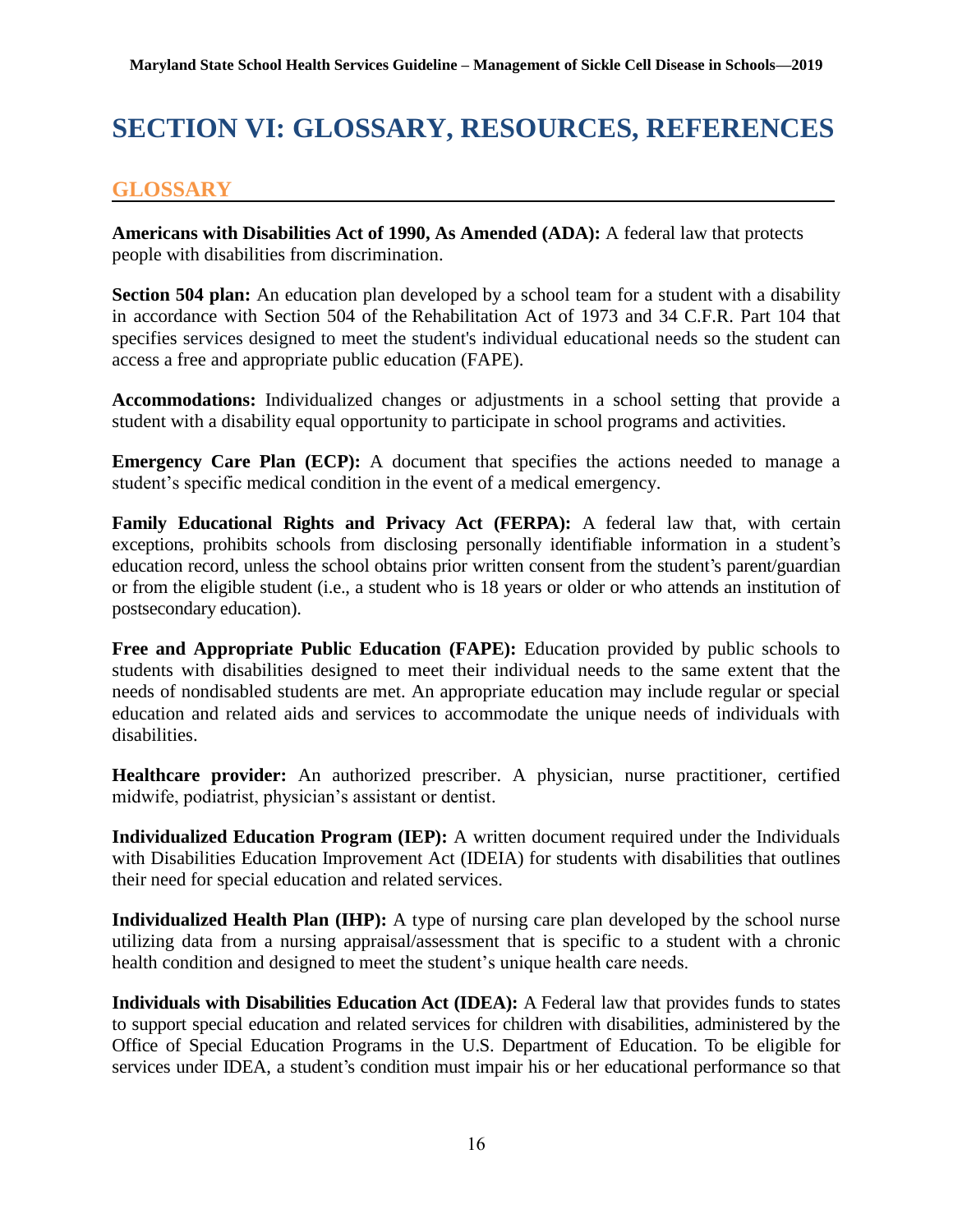#### **Maryland State School Health Services Guideline – Management of Sickle Cell Disease in Schools—2019**

he or she requires special education and related services. IDEA also contains specific confidentiality protections for student records.

**Nurse Practice Act:** A statute enacted by the legislature of any state or by the appropriate officers of the district that delineates the legal scope of the practice of nursing within the geographical boundaries of the jurisdiction. The Maryland Nurse Practice Act is codified in the Annotated Code of Maryland, Health Occupations Article, Title 8. The accompanying regulations are found in the Code of Maryland Regulations Title 10, Subtitle 27.

**Nursing appraisal:** The process by which a designated school health services professional identifies health problems that may interfere with learning. These may include health observations, interviews, and conferences with parents/guardians, students, educators, and other health professionals.

**Nursing assessment:** The act of gathering and identifying data that assists the nurse, the client, and the client's family to identify the client's health concerns and needs. (Nurse Practice Act, Annotated Code of Maryland, Health Occupations Article, Title 8; COMAR Title 10, Subtitle 27.)

**School nurse:** A registered nurse currently licensed by the Maryland Board of Nursing who works in a school setting.

**School-sponsored activities:** Academic and non-academic school programs and activities at schools that receive federal financial assistance and are therefore subject to Section 504 of the Rehabilitation Act of 1973 (see [34 C.F.R. part 104\)](https://www2.ed.gov/policy/rights/reg/ocr/edlite-34cfr104.html). These activities are those the student attends as a participant and not those attended as an observer.

**Unlicensed School Staff:** Non-medical school staff who are not part of the school health services program and meet the definition of an "Unlicensed Individual" under Code of Maryland Regulations 10.27.11.02 (24). This may include, but is not limited to, teachers, coaches, athletic trainers, administrators, and cafeteria workers.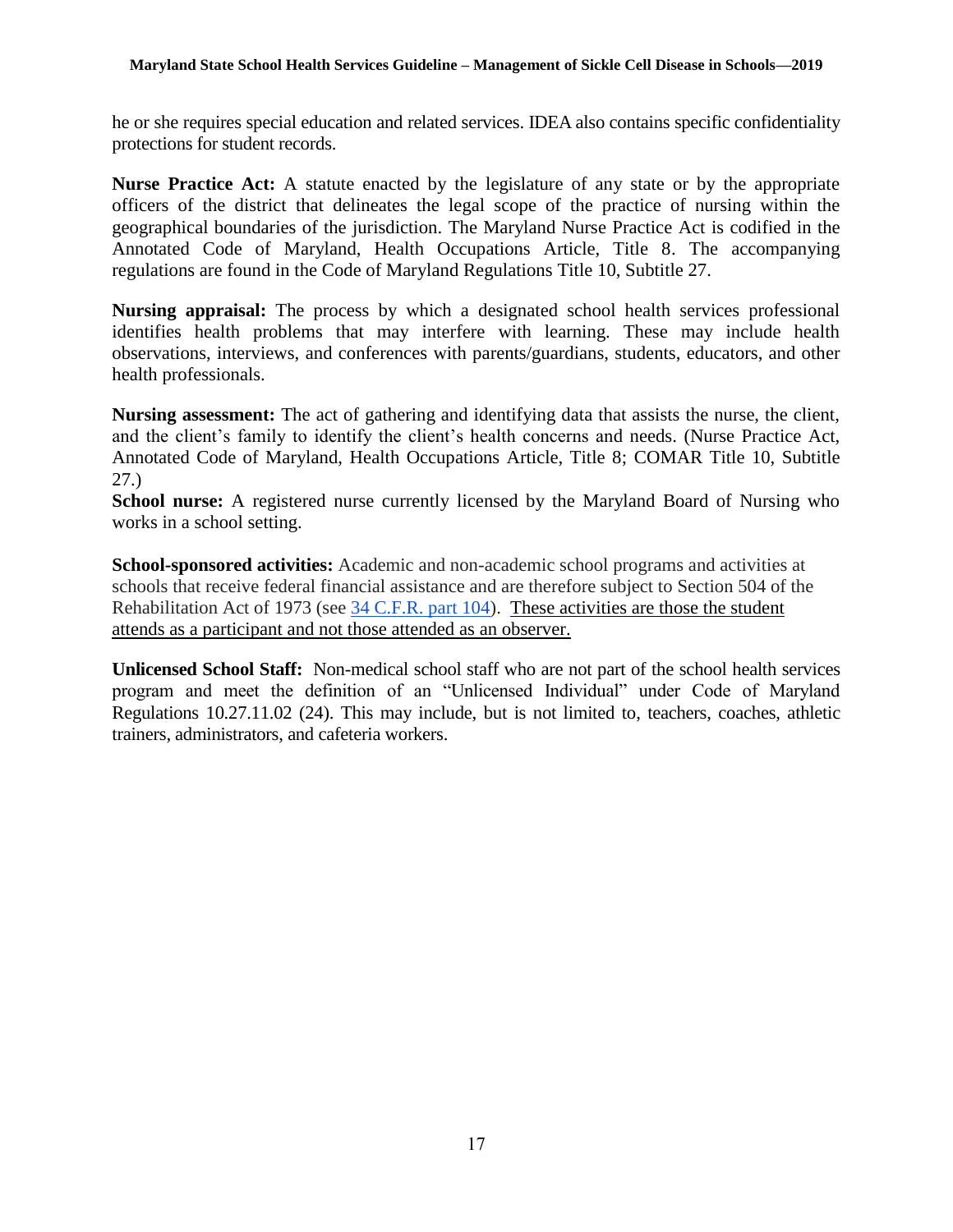#### <span id="page-22-0"></span>**RESOURCES**

*American Journal of Preventative Medicine: Developing a Unified Approach for Sickle Cell Disease, July 2016, Volume 51, Issue 1, Supplement 1, S1-S100*  [https://www.ajpmonline.org/issue/S0749-3797\(16\)X0014-1](https://www.ajpmonline.org/issue/S0749-3797(16)X0014-1)

**Centers for Disease Control and Prevention (CDC):** Sickle Cell Disease <https://www.cdc.gov/ncbddd/sicklecell/index.html>

> "Living with Sickle Cell Disease- Self-Care Toolkit" [https://www.cdc.gov/ncbddd/sicklecell/documents/LivingWell-With-Sickle-Cell-](https://www.cdc.gov/ncbddd/sicklecell/documents/LivingWell-With-Sickle-Cell-Disease_Self-CareToolkit.pdf)[Disease\\_Self-CareToolkit.pdf](https://www.cdc.gov/ncbddd/sicklecell/documents/LivingWell-With-Sickle-Cell-Disease_Self-CareToolkit.pdf)

"Tips for Supporting Students with Sickle Cell Disease" [https://www.cdc.gov/ncbddd/sicklecell/documents/tipsheet\\_supporting\\_students\\_with\\_sc](https://www.cdc.gov/ncbddd/sicklecell/documents/tipsheet_supporting_students_with_scd.pdf) [d.pdf](https://www.cdc.gov/ncbddd/sicklecell/documents/tipsheet_supporting_students_with_scd.pdf)

**Genetics Education Materials for School Success (GEMSS):** Sickle Cell Disease at a Glance <https://www.gemssforschools.org/conditions/sickle-cell-disease/default>

**Huntsville City Schools:** Management Plan for Sickle Cell Disease [https://www.huntsvillecityschools.org/sites/default/files/sickle.cell\\_.IHP\\_.pdf](https://www.huntsvillecityschools.org/sites/default/files/sickle.cell_.IHP_.pdf)

**Maryland Department of Health, Office of Genetics and People with Special Health Care Needs:** Sickle Cell Disease Resources and Links [https://phpa.health.maryland.gov/genetics/Pages/SickleCell\\_Resources.aspx](https://phpa.health.maryland.gov/genetics/Pages/SickleCell_Resources.aspx)

**Maryland Sickle Cell Disease Association** <http://www.marylandsicklecelldisease.org/>

#### **Specialized Health Needs Interagency Collaboration**

[https://www.kennedykrieger.org/community/initiatives/specialized-health-needs-interagency](https://www.kennedykrieger.org/community/initiatives/specialized-health-needs-interagency-collaboration)[collaboration](https://www.kennedykrieger.org/community/initiatives/specialized-health-needs-interagency-collaboration)

#### **St. Jude Children's Research Hospital:** Educational Resources for Sickle Cell & Other Blood Disorders

<https://www.stjude.org/treatment/disease/sickle-cell-disease/educational-resources.html>

"Educator's Guide to Sickle Cell Disease" [https://www.stjude.org/content/dam/en\\_US/shared/www/patient-support/hematology](https://www.stjude.org/content/dam/en_US/shared/www/patient-support/hematology-literature/educators-guide-to-scd.pdf)[literature/educators-guide-to-scd.pdf](https://www.stjude.org/content/dam/en_US/shared/www/patient-support/hematology-literature/educators-guide-to-scd.pdf)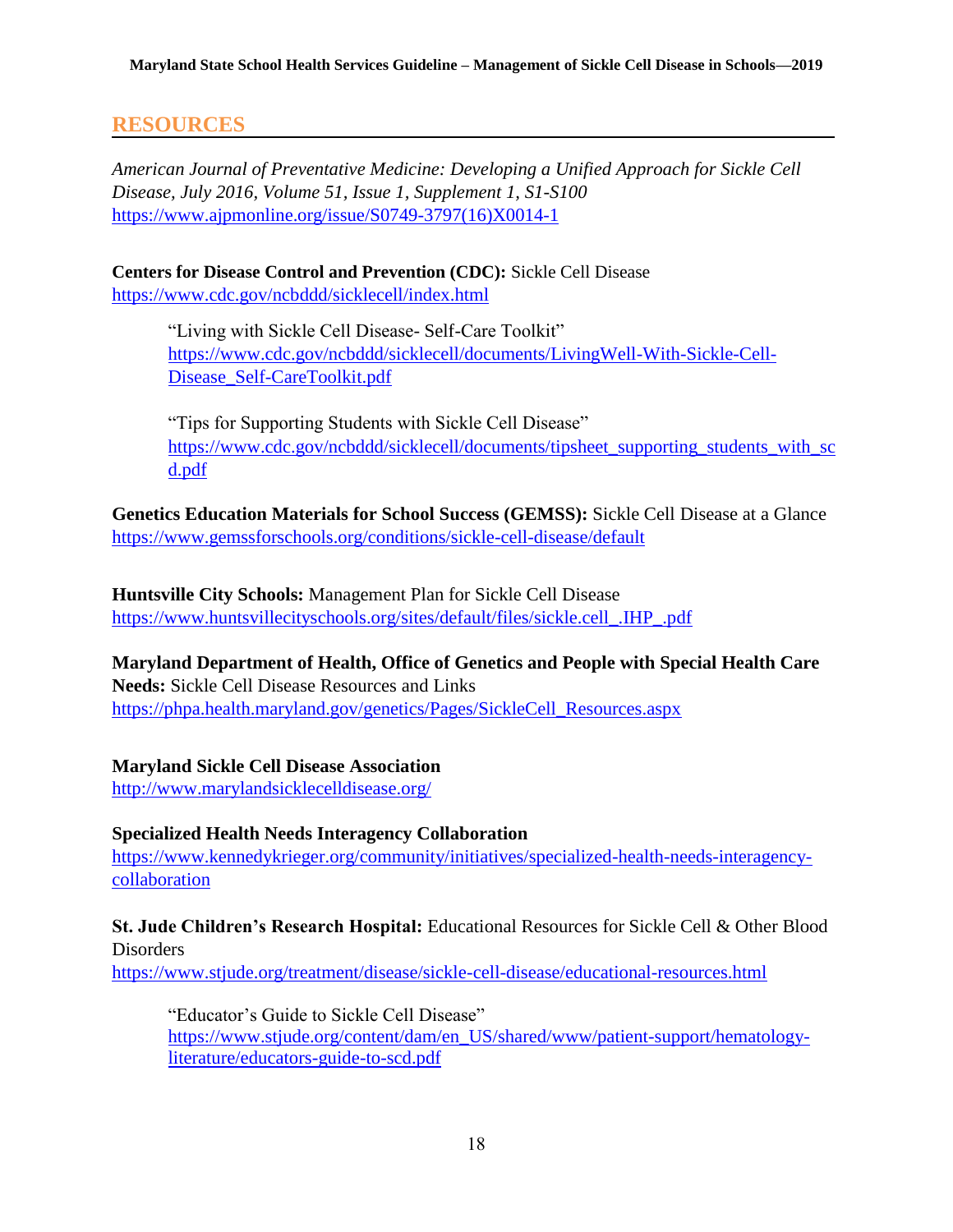#### **Maryland State School Health Services Guideline – Management of Sickle Cell Disease in Schools—2019**

**The New England Pediatric Sickle Cell Consortium (NEPSCC)** <http://nepscc.org/>

**Virginia Department of Health:** Virginia Sickle Cell Awareness Program <http://www.vdh.virginia.gov/sickle-cell-programs/>

"Understanding the Child with Sickle Cell Disease: A Handbook for School Personnel" [http://www.vdh.virginia.gov/content/uploads/sites/64/2016/12/SchoolHandbook\\_SickleC](http://www.vdh.virginia.gov/content/uploads/sites/64/2016/12/SchoolHandbook_SickleCellChild_PDF1.pdf) [ellChild\\_PDF1.pdf](http://www.vdh.virginia.gov/content/uploads/sites/64/2016/12/SchoolHandbook_SickleCellChild_PDF1.pdf)

**The Nemours Foundation: Fever in Children with Sickle Cell Disease** [www.nemours.org](http://www.nemours.org/)